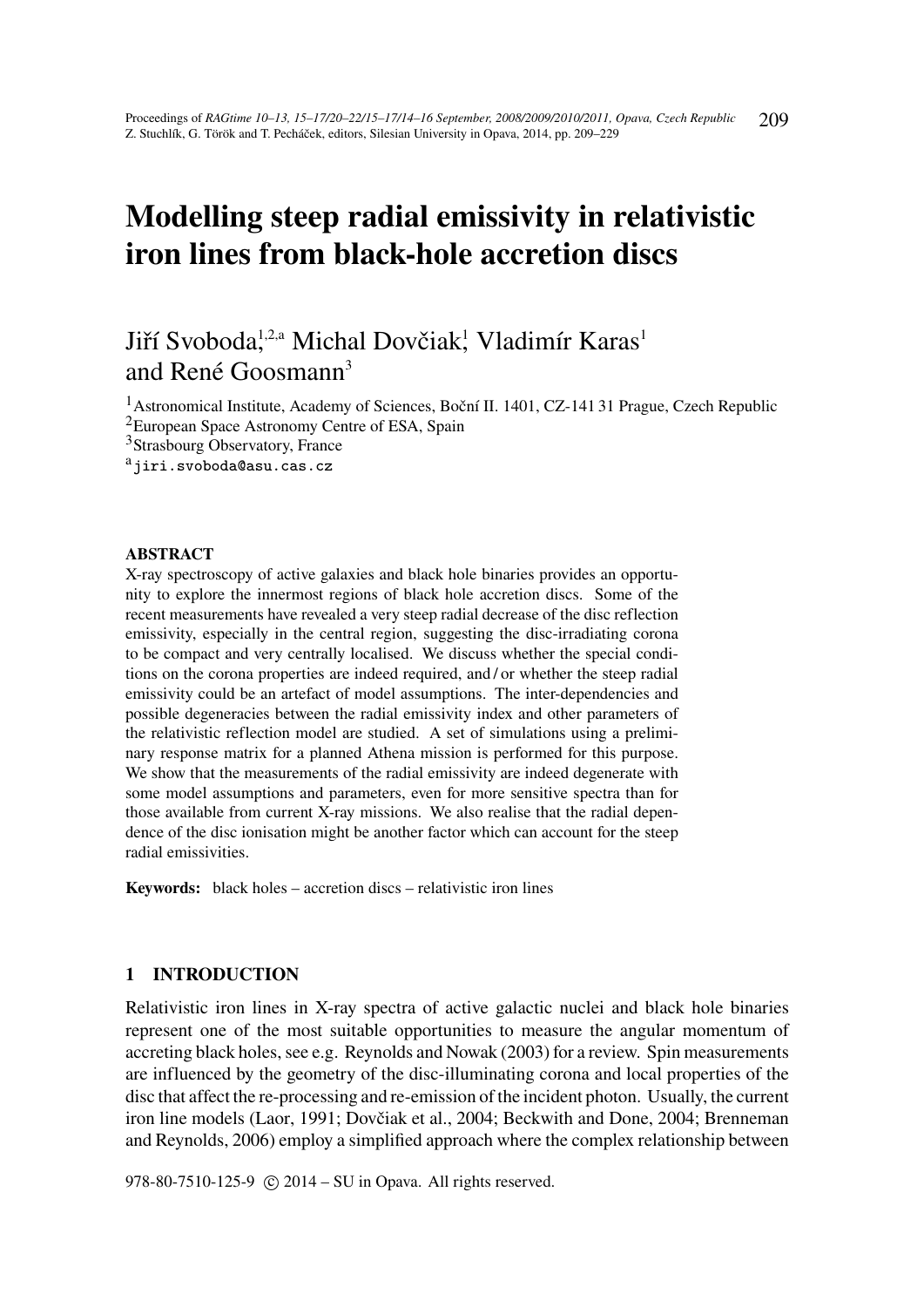the disc illumination and consequent emission is approximated by a simple or broken powerlaw dependence on radial coordinate, and local angular emissivity profile is assumed to be either isotropic or limb-darkened.

In our recent paper (Svoboda et al., 2009), we investigated the effect of different emission angular directionality on the spin measurements. Here, we extend our analysis by study of a possible degeneracy between the assumption of the angular distribution and model parameters describing the radial profile of the emissivity. More generally, we investigate further effects which might account for the radial emissivity profile, namely the localisation of the corona and the radial structure of the disc ionisation.

The intrinsic disc emissivity is naturally expected to decrease with the growing distance. The temperature of the disc decreases as  $r^{-3}$  (Shakura and Sunyaev, 1973; Novikov and Thorne, 1973). Therefore, one of the naive assumptions is to assume the same dependence for the reflection, i.e. the reflection emissivity  $\epsilon \propto r^{-q}$ , where  $q = 3$ . The simplest physical picture is that of a corona uniformly sandwiching the disc. The more energetic photons are injected in the innermost regions, and so, more intense irradiation of the disc occurs there.

However, non-thermal coronal emission does not necessarily need to behave in the same way as the thermal dissipation of the disc. The interaction between the disc and the corona is more complicated, including the radiation and magnetic processes (see e.g. Haardt and Maraschi, 1991; Czerny and Goosmann, 2004; Goosmann et al., 2006; Różańska et al., 2011). Especially when the magnetic field is considered, the resulting profile might be as steep as e.g.  $r^{-5}$  (Kawanaka et al., 2005).

Steep radial emissivities were indeed reported in several sources, in active galaxies like MCG -6-30-15 (Fabian et al., 2002; Vaughan and Fabian, 2004; Miniutti et al., 2007), 1H0707-495 (Fabian et al., 2009; Zoghbi et al., 2010; Dauser et al., 2012), IRAS 13224- 3809 (Ponti et al., 2010) as well as in black hole binaries, e.g. XTE J1650-500, GX 339-4 (Miller, 2007). In order to provide a physical picture of the steep radial emissivity in MCG - 6-30-15, Wilms et al. (2001) invoke strong magnetic stresses that should act in the innermost region of the system. This should correspond to the enhanced dissipation of a considerable amount of energy in the accretion disc at small radii. If the magnetic field lines thread the black hole horizon, the dissipation could be triggered by magnetic extraction of the black hole rotational energy, perhaps via Blandford–Znajek effect (Blandford and Znajek, 1977), but it could be also supplemented by a rather efficient slowing of the rotation, as also seen in recent GRMHD simulations (e.g. Penna et al., 2010). The efficiency of the competing processes still needs to be assessed.

Martocchia et al. (2000) examined whether the required steep emissivity law as well as the predicted equivalent width of the cold reflection line of iron and the Compton reflection component can be reproduced in a phenomenological (lamp-post) model where the X-ray illuminating source is located on the common symmetry axis of the black hole and the equatorial accretion disc. These works suggested that the radial emissivity function of the reflection component steepens when the height parameter of the primary irradiation source decreases. The enhanced anisotropy of the primary X-rays was identified as a likely agent acting in this process. The emissivity in the XMM-Newton spectrum of MCG -6-30-15 was successfully reproduced with the lamp-post geometry (Martocchia et al., 2002; Miniutti et al., 2003).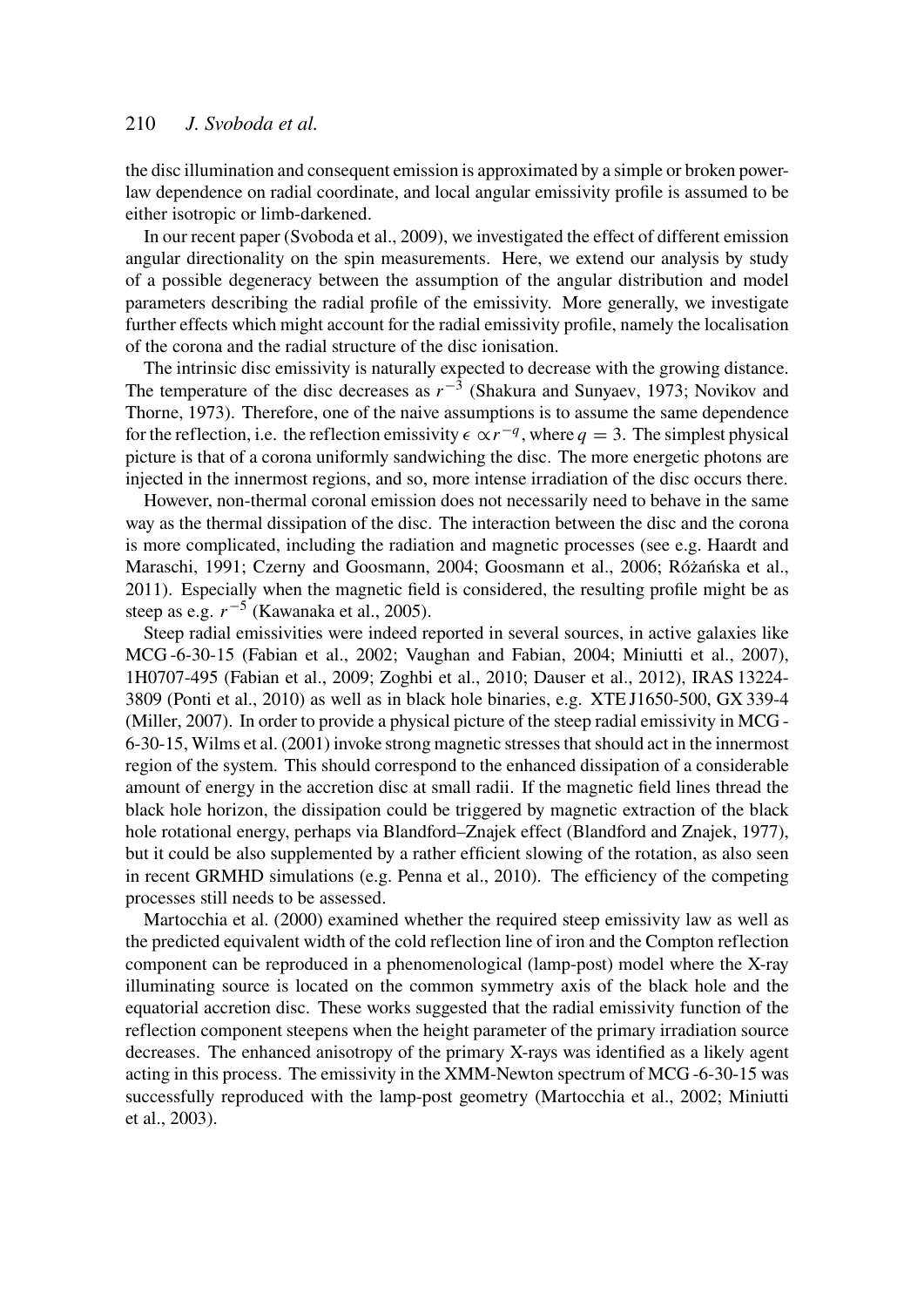In some cases, like in the spectrum of 1H0707-495, the measured radial emissivity in the innermost region  $q \approx 7$  (Fabian et al., 2009; Wilkins and Fabian, 2011) is, however, steeper than any current theoretical model predicts. In this paper, we will discuss some possible explanations of detecting such steep radial emissivities. To this end, we explore several simple test models and analyse them with the simulated data.

#### 2 DATA SIMULATION

We used a preliminary response matrix<sup>1</sup> for the planned X-ray mission Athena (Nandra, 2011) in our various simulations. There are several reasons for this choice. First of all, this mission has been proposed only recently and ongoing scientific discussions on feasible applications are timely. We would like to show by this analysis that in the case of approval the Athena mission will be suitable for studying reflection features from the innermost accretion discs around black holes. The main aim of these simulations is to constrain possible degeneracies among different parameters of the relativistic reflection model. For this purpose, Athena allows for a more sensitive analysis than is possible with the spectra from current X-ray missions. Using a sensitive response planned for the future mission allows us to find degeneracies which are not only adherent to the current data, but which also will not be resolved with the on-coming X-ray detectors.

We performed the spectral analysis between 2–10 keV energy range where one of the most prominent reflection feature, the iron  $K\alpha$  line, occurs. We re-binned the response matrix by a factor of 10 between channels 2700 and 8800 (2–10 keV), the other channels were not used. We used Xspec (Arnaud, 1996), version 12.6.0ab for the spectral fitting. We used the most recent version of KY code (Dovčiak et al., 2004) which includes the lamp-post geometry (Dovčiak et al., in prep.). The flux of the model was chosen to be similar to that of bright Seyfert galaxies, i.e.  $\approx 3 \times 10^{-11}$  ergs·cm<sup>-2</sup> s<sup>-1</sup> (Nandra et al., 2007). The simulated observation time was always 100 ks, which is a typical value for average exposure time of AGN observed with the current X-ray satellites.

#### 3 LAMP-POST SCHEME

First, we investigate how the radial emissivity depends on the geometry of the corona. If the corona is localised the illumination of the disc decreases with the growing distance from the source in a particular way determined by the position of the corona and by the gravitational pull of the central black hole. The configuration when the corona is very compact and located just above the black hole, known also as the lamp-post scheme, has been studied as a simple disc-corona scenario by Matt et al. (1991); George and Fabian (1991). In a physical picture, the source above the black hole can be imagined, e.g. as a base of a jet.

In this scenario the irradiation far from the source radially decreases as  $r^{-3}$ . In the central region, the relativistic effects – energy shift, aberration and light-bending – influence the disc illumination, and thus shape the reflection spectra of black hole accretion discs (Miniutti and Fabian, 2004). As a result, the different parts of the disc are irradiated with different

<sup>1</sup> up-to-date to 9/5/2011, ftp://ftp.rssd.esa.int/pub/athena/09052011 Responses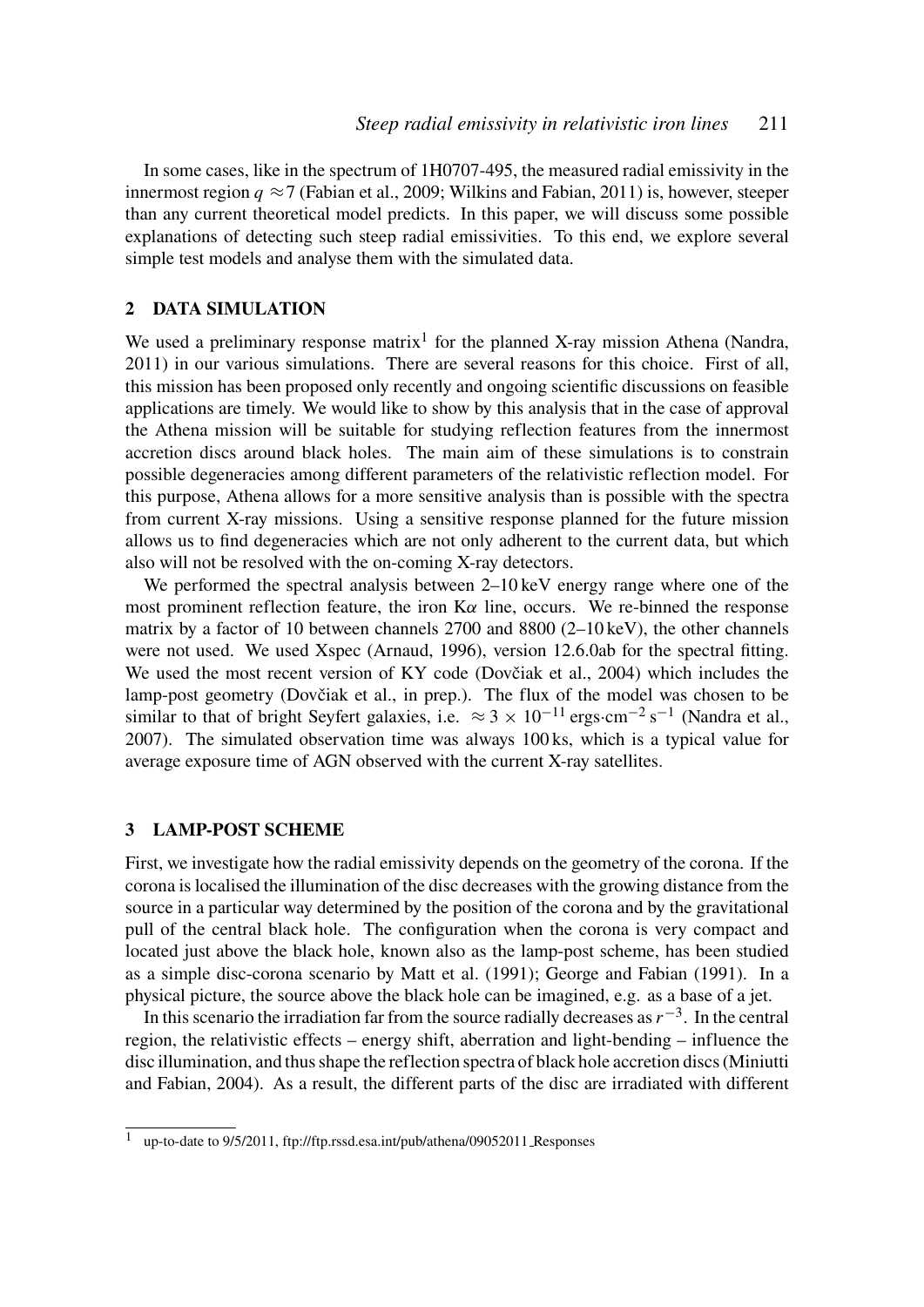**Table 1.** The inner radial emissivity index  $q_{in}$ , and the break radius  $r_b$  inferred for different heights and directionalities in the lamp-post model.

|          | numerical           |                     | limb brightening    |                     | isotropic           |                     | limb darkening      |                     |
|----------|---------------------|---------------------|---------------------|---------------------|---------------------|---------------------|---------------------|---------------------|
| $h[r_g]$ | $q_{\rm in}$        | $r_{\rm h}$         | $q_{\rm in}$        | $r_{\rm h}$         | $q_{\rm in}$        | $\mathbf{r}_h$      | $q_{\rm in}$        | $r_{\rm h}$         |
| 1.5      | $+0.2$              | $6.1^{+0.2}_{-0.2}$ | $4.5^{+0.1}_{-0.1}$ | $6.4^{+0.2}_{-0.2}$ | $5.0^{+0.4}_{-0.1}$ | $6.0^{+0.3}_{-0.2}$ | $5.3^{+0.1}_{-0.1}$ | $5.7^{+0.2}_{-0.1}$ |
| 3.0      | $3.3^{+0.1}_{-0.1}$ | $6.3^{+1.9}_{-1.1}$ | $3.2^{+0.3}_{-0.2}$ | $8.0^{+3.4}_{-2.6}$ | $3.2^{+0.1}_{-0.1}$ | $15^{+10}_{-3}$     | $3.3^{+0.1}_{-0.1}$ | $20^{+70}_{-5}$     |
| 10       | $2+0.1$             | $16^{-1}_{-1}$      | $2.3^{+0.1}_{-0.1}$ | $55^{+9}_{-10}$     | $2.3^{+0.2}_{-0.1}$ | $48^{+5}_{-7}$      | $2.5^{+0.1}_{-0.1}$ | $60^{+15}_{-15}$    |

 $a = 0.94$ 

intensity, making the emissivity profile in reflection models distinct from the standard value of  $q = 3$ . If the height of the source is sufficiently close to the black hole event horizon the light bending implies higher irradiation of the innermost region compared to the outer parts of the disc. In the most extreme scenario, when the source is moving towards the black hole, the Doppler boosting might increase this effect. However, there is no observational evidence for such an inflow of the matter perpendicular to the disc plane, while outflows in the form of a jet are observed in many sources (e.g. Merloni et al., 2003).

Further, we consider the stationary lamp-post source and investigate the radial emissivity profile of the disc reflection radiation for different heights of the source. The fully relativistic code including the azimuthal dependence of the reflected emission coming from a neutral disc was employed. The radial emissivity profiles are shown in Dovčiak et al. (in prep.). Here, we study whether it is possible to approximate the radial emissivity in the lamp-post model by a simplified profile in the form of a broken power-law, as this is usually used in current modelling of the data.

Figures 1 and 2 show contour plots for the radial emissivity index and the spin, and the break radius, respectively. The fiducial value of the spin was set to  $a = 0.94$  (indicated by the dashed line). The other parameters of the seed model were the photon index of the primary power-law radiation  $\Gamma = 1.9$ , the inclination of the disc  $i = 30 \text{ deg}$ , the inner radius  $r_{\text{in}} = r_{\text{ms}}$ , and the outer radius  $r_{\text{out}} = 400 r_{\text{g}}$ . The data were modelled by the power-law component with the fixed value of the photon index and the KYRLINE model for the iron line with the adopted broken power-law for the radial emissivity. Different angular directionality was used (see the next section for further details). The best-fit parameters are summarised in Table 1. In the contour calculations, only the two interesting parameters were allowed to vary. Others were fixed to their default or best-fit (in the case of break radius) values.

Figures 6–8 show the same but for different parameters. The steep radial emissivity is reached only if the primary source is at a very low height above the black hole where the strong gravity considerably bends the light rays of the primary radiation. Very steep radial emissivities detected in the spectra would imply that the black hole must be rapidly rotating, and moreover, the source would have to be very bright because the radiation would lose its intensity on its way out of the deep gravitational well.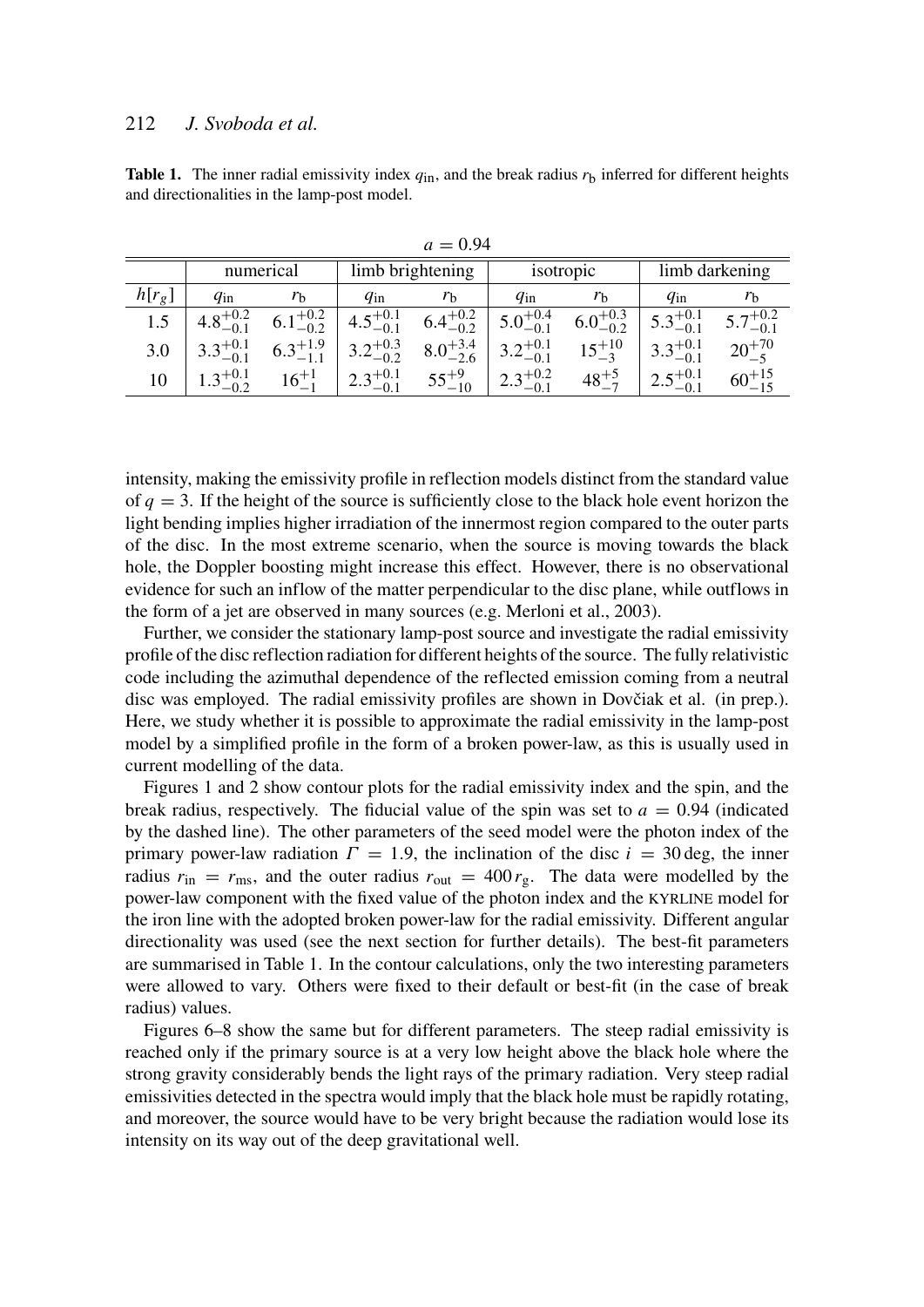

**Figure 1.** Contour plots of the spin  $a$  and the radial emissivity parameter  $q$ . The data were generated with the lamp-post model with the height  $h = 1.5 r<sub>g</sub>$ . The default value of the spin was  $a = 0.94$ , which is indicated by a dashed line in the graph. Different prescriptions for the angular emissivity were used: *Top left:* angular emissivity from numerical calculations. *Top right:* limb brightening. *Bottom left:* isotropic. *Bottom right:* limb darkening. The  $\chi^2$  values corresponding to the best fit (minimum) and to the  $1\sigma$ ,  $2\sigma$ ,  $3\sigma$  levels are indicated in the text legend.

### 4 INTERPLAY BETWEEN THE RADIAL AND ANGULAR EMISSIVITY PROFILE

When fitting the data, the local intensity of the re-processed radiation emitted from the disc is often assumed to be divided into two separate parts – the radial and angular dependence. The latter one characterises the emission directionality. However, due to large rotational velocity of the disc and the strong gravity near the black hole, the photons that reach the observer are emitted under different angles at different locations. Therefore, the angular part of the emissivity depends on radius as well, and the above separation is not valid. The relativistic effects, aberration and light bending, cause that the emission angle in the innermost region is always very high (almost 90 degrees with respect to the disc normal) – see Appendix C in Dovciak (2004), or Fig. 3 in Svoboda et al. (2009). Although it is not an axi-symmetric problem, the almost radial decrease of the emission angle is apparent, which invokes the link between the radial and angular emissivity (Beckwith and Done, 2004; Svoboda et al., 2009).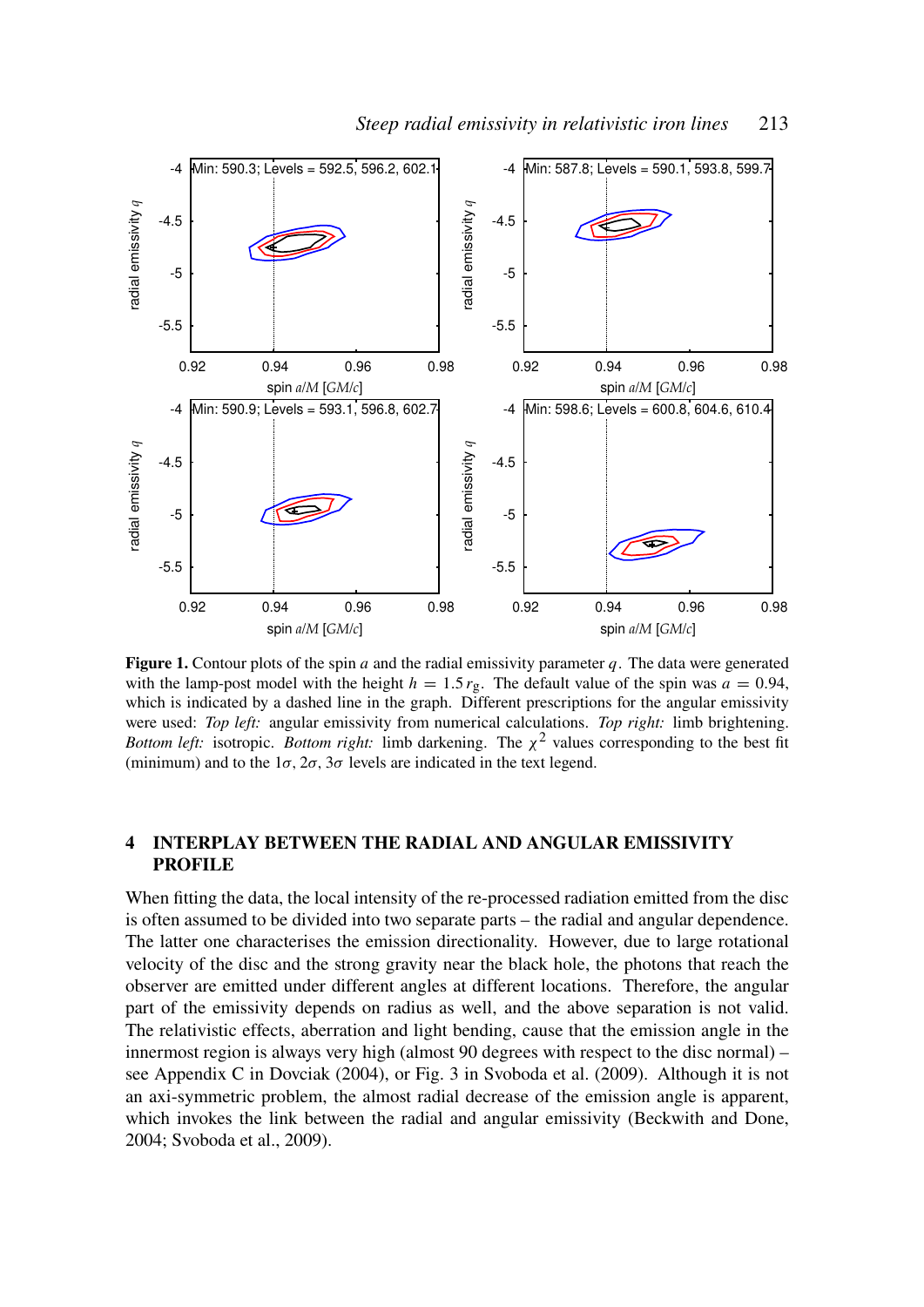

**Figure 2.** Contour plots of the radial emissivity and the break radius for the height  $h = 1.5 r_g$ . The legend is the same as in Fig. 1. The spin and the inclination were frozen to their default values.

Hence, we used different assumptions about the directionality:

- (1) our numerical computations<sup>2</sup> (Svoboda et al., 2009),
- (2) limb brightening  $I(\mu_e) \approx \ln(1 + \mu_e^{-1})$  (Haardt, 1993),
- (3) isotropic,
- (4) limb darkening  $I(\mu_e) \approx 1 + 2.06\mu_e$  (Laor, 1991),

where  $\mu_e$  is the cosine of the emission angle. The simulated data were created with our numerical model of the directionality calculated with the NOAR code (Dumont et al., 2000). Free-free absorption, the recombination continua of hydrogen- and helium- like ions, the direct and inverse Compton scattering were taken into account (see Svoboda et al., 2009, for more details).

The fact that we get different results confirms that constraining the radial emissivity is influenced by the prescription for the angular emissivity. Steeper radial emissivities are required in the best fits with limb darkening. This emissivity law is widely used in the reflection models, however, it is somewhat in contradiction with several models of X-ray illuminated disc atmospheres (Ghisellini et al., 1994; Zycki and Czerny, 1994; Goosmann

<sup>2</sup> integrated over incident angles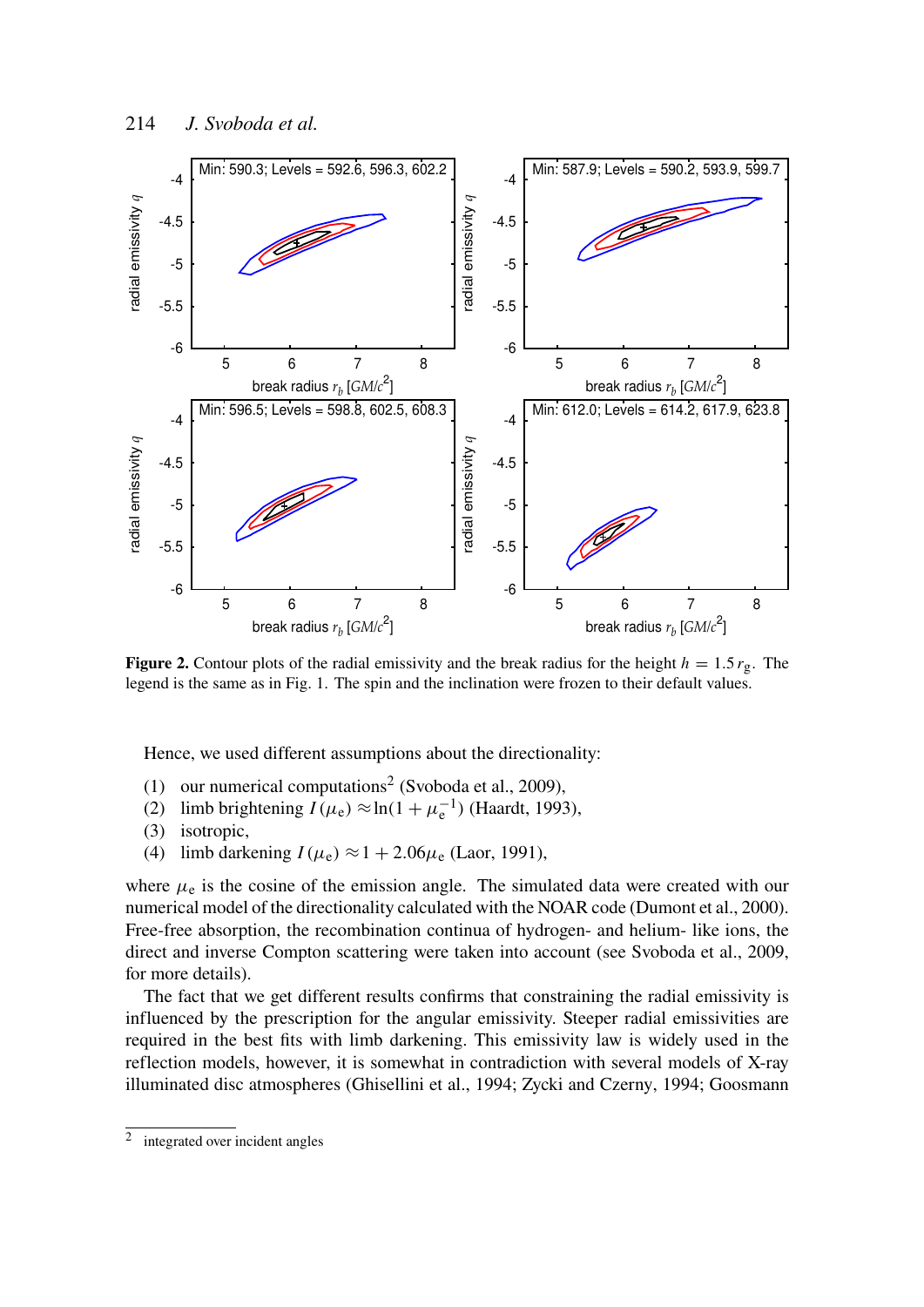et al., 2006; Różańska et al., 2011). Its application causes an appreciable underestimation of the innermost flux. The radial emissivity parameter must then be set to an artificially steeper value in order to compensate this loss of the counts from the central region where the emission angle is grazing.

#### 5 RADIALLY STRUCTURED IONISATION OF THE DISC

The interplay between the radial and angular emissivity shows that the steep radial emissivity in the observational data might be caused by an invalid model assumption. Yet, there is another frequently used assumption in the reflection scenario that can contribute to this effect as well – the constant ionisation over the whole surface of the disc. The intensity of the disc irradiation, whether it is approximated by a (broken) power-law decrease or by a lamp-post illumination in curved space-time, decreases with the radius. Therefore the ionisation of the disc surface may respond accordingly, as suggested before by Matt et al. (1993).

Ballantyne et al. (2001) investigated the importance of the photo-ionisation of the disc surface in active galactic nuclei. The presence of ionised reflection features in their X-ray spectra was reported in several sources (see Ballantyne et al., 2011, and references therein). The photo-ionisation was also suggested as a possible explanation for non-detection of the spectral imprints of the relativistically smeared reflection (Reynolds et al., 2004; Svoboda et al., 2010; Bhayani and Nandra, 2011; Brenneman et al., 2012). The radially dependent ionisation was discussed recently with the existing data by Zhou et al. (2011).

More generally, the ionisation of the disc surface depends on several other physical quantities like density, vertical structure, thermal heating etc. (see e.g. Nayakshin and Kallman, 2001; Różańska et al., 2002; Goosmann et al., 2007 and references therein). A detailed description of the disc ionisation is beyond the scope of this paper. Here, we simply suppose that the radial dependence of the ionisation may be relevant, as a natural consequence of the radial dependence of the disc illumination by the primary radiation. Thus, we suppose that the accretion disc around a black hole might be more ionised in the central region and colder in the outer regions.

#### 5.1 Test case: two ionisation zones

Currently, no model can consistently describe the radial structure of the disc ionisation. Hence, as a test case, we used two REFLIONX models (Ross and Fabian, 2005) with a different ionisation state convolved with KY model (Dovčiak et al., 2004), corresponding to different emission regions on the disc. The inner disc ionisation was set to  $\xi = 50, 80, 100, 130, 150, 200$  ergs·cm s<sup>-1</sup>, respectively, and the outer disc ionisation was  $\xi = 30 \text{ ergs} \cdot \text{cm s}^{-1}$ . The boundary radius was set to  $r_{\text{boundary}} = 4 r_{\text{g}}$ . The innermost radius coincides with the marginally stable orbit, and the outer radius was set to  $400 r_{\rm g}$ . The spin value was chosen to be  $a = 0.94$ , i.e.  $r_{\text{ms}} \approx 2 r_{\text{g}}$ . The inclination angle was chosen to 30 deg which is a typical value for the inclination of Seyfert 1 galaxies. The primary powerlaw radiation photon index and normalisation were set to  $\Gamma = 1.9$  and  $K_{\Gamma} = 10^{-3}$ . We assumed isotropic irradiation, i.e. disc-sandwiching corona scenario. The standard value,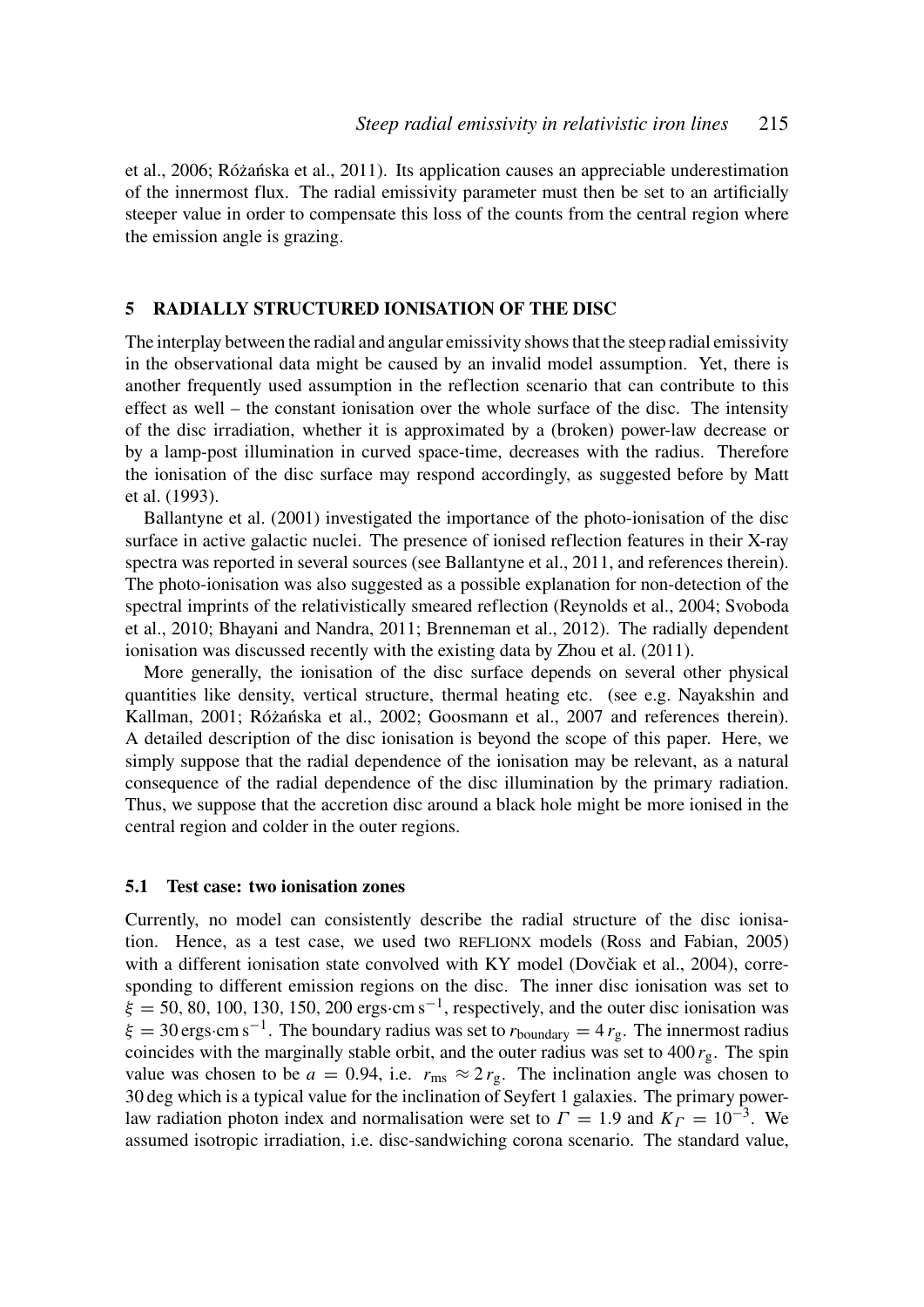

Figure 3. Left: Dependence of the fit-goodness on the radial emissivity parameter of the single reflection model. Right: The contour graph between the radial emissivity and the break radius. The default data were created by the two-reflection model with the inclination  $i = 30 \text{ deg}$ , the break radius  $r_{b,\text{def}} = 4 r_{g}$ , and the ionizations  $\xi_{in} = 130$  and  $\xi_{out} = 30$ .

| <b>Table 2.</b> Resulting parameter values of the single reflection model applied to the data simulated by |  |  |  |  |  |
|------------------------------------------------------------------------------------------------------------|--|--|--|--|--|
| a "two-reflection" model.                                                                                  |  |  |  |  |  |

| $\xi$ <sub>in</sub> / $\xi$ <sub>out</sub> (def.) | q                      | $r_{\rm b}$         | ξ               | $\chi^2/\nu$ |
|---------------------------------------------------|------------------------|---------------------|-----------------|--------------|
| 50/30                                             | $4.04^{+0.76}_{-0.48}$ | $6.1^{+1.7}_{-1.2}$ | $28^{+11}_{-6}$ | 544/604      |
| 80/30                                             | $4.70^{+0.73}_{-0.87}$ | $6.6^{+0.8}_{-0.9}$ | $25^{+8}_{-3}$  | 542/604      |
| 100/30                                            | $4.88^{+0.36}_{-0.69}$ | $6.1^{+1.2}_{-0.6}$ | $23^{+3}_{-2}$  | 548/604      |
| 130/30                                            | $4.93_{-0.26}^{+0.20}$ | $7.1_{-0.6}^{+0.7}$ | $24^{+3}_{-2}$  | 569/604      |
| 150/30                                            | $5.51_{-0.43}^{+0.19}$ | $6.3^{+0.8}_{-0.4}$ | $21^{+1}_{-1}$  | 602/604      |
| 200/30                                            | $4.95^{+0.45}_{-0.15}$ | $8.3^{+0.8}_{-1.0}$ | $21^{+1}_{-5}$  | 652/604      |

Table 3. Resulting parameter values of the single reflection model applied to the data simulated by a "complex" reflection model.

| parameter                      | default value             | fit value             | error                 |  |
|--------------------------------|---------------------------|-----------------------|-----------------------|--|
| photon index                   | 1.9                       | 2.10                  | 0.05                  |  |
| power-law norm.                | $10^{-3}$                 | $2.55 \times 10^{-3}$ | $0.15 \times 10^{-3}$ |  |
| spin                           | 0.94                      | 0.94                  |                       |  |
| inclination [deg]              | 30                        | 30                    |                       |  |
| inner rad. emissivity          | 3                         | 4.2                   | 0.1                   |  |
| break radius $[r_g]$           |                           | 35                    | 20                    |  |
| ionisation [ergs·cm $s^{-1}$ ] | different                 | 40                    | 10                    |  |
| refl. norm.                    | $10^{-5}$                 | $2 \times 10^{-4}$    | $0.5 \times 10^{-4}$  |  |
| fit goodness                   | $\chi^2/\nu \approx 0.96$ | $v^2/v \approx 1.13$  |                       |  |

Note: the sign 'f' in the error column means that the values were frozen during the fitting procedure.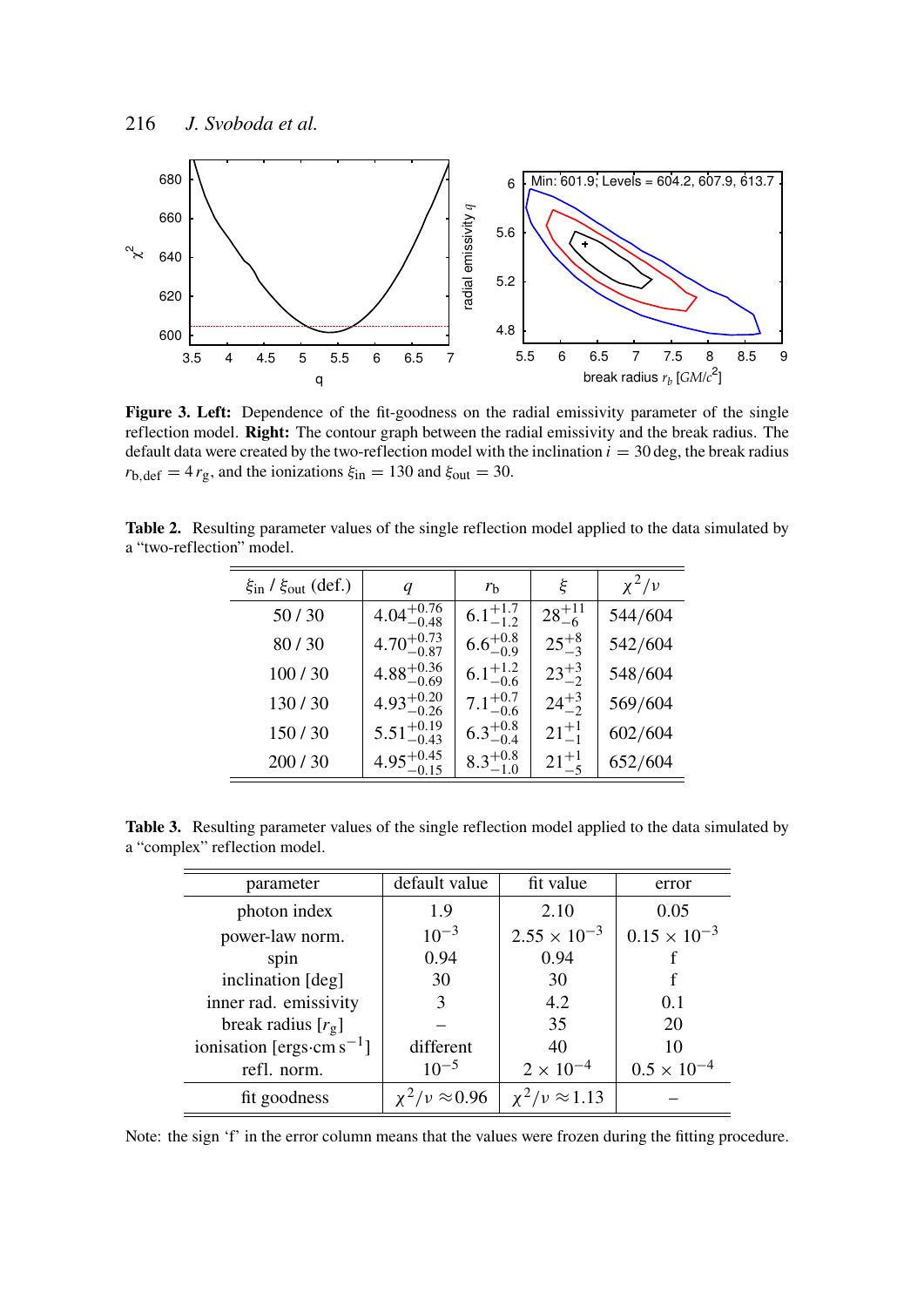

Figure 4. Comparison of the 'complex' and the 'single' ionisation reflection model. The solid lines show the total model fluxes while the dashed ones are their components. The straight dashed lines correspond to the power-law continua irradiating the disc. Black: the seed 'complex' reflection model and its components. The iron line around 6 keV may be used as a diagnostic of the individual components. The more smeared and red-shifted iron lines belong to the more ionised innermost parts of the disc. The cold reflection from the outer disc (17– 400 *r*g) is the one with the most blue-shifted peak, the fourth weakest component at 10 keV. Red: the best-fit single-ionisation reflection model. See the main text for more details.



Figure 5. *Left:* The degeneracy between the radially-structured ionisation and the radial emissivity for the reflected radiation. Black: data generated with the radially decreasing ionisation, red: the best fit with a single ionisation but steeper radial emissivity. *Right:* Dependence of the fit goodness on the radial emissivity index for the single-ionisation reflection model.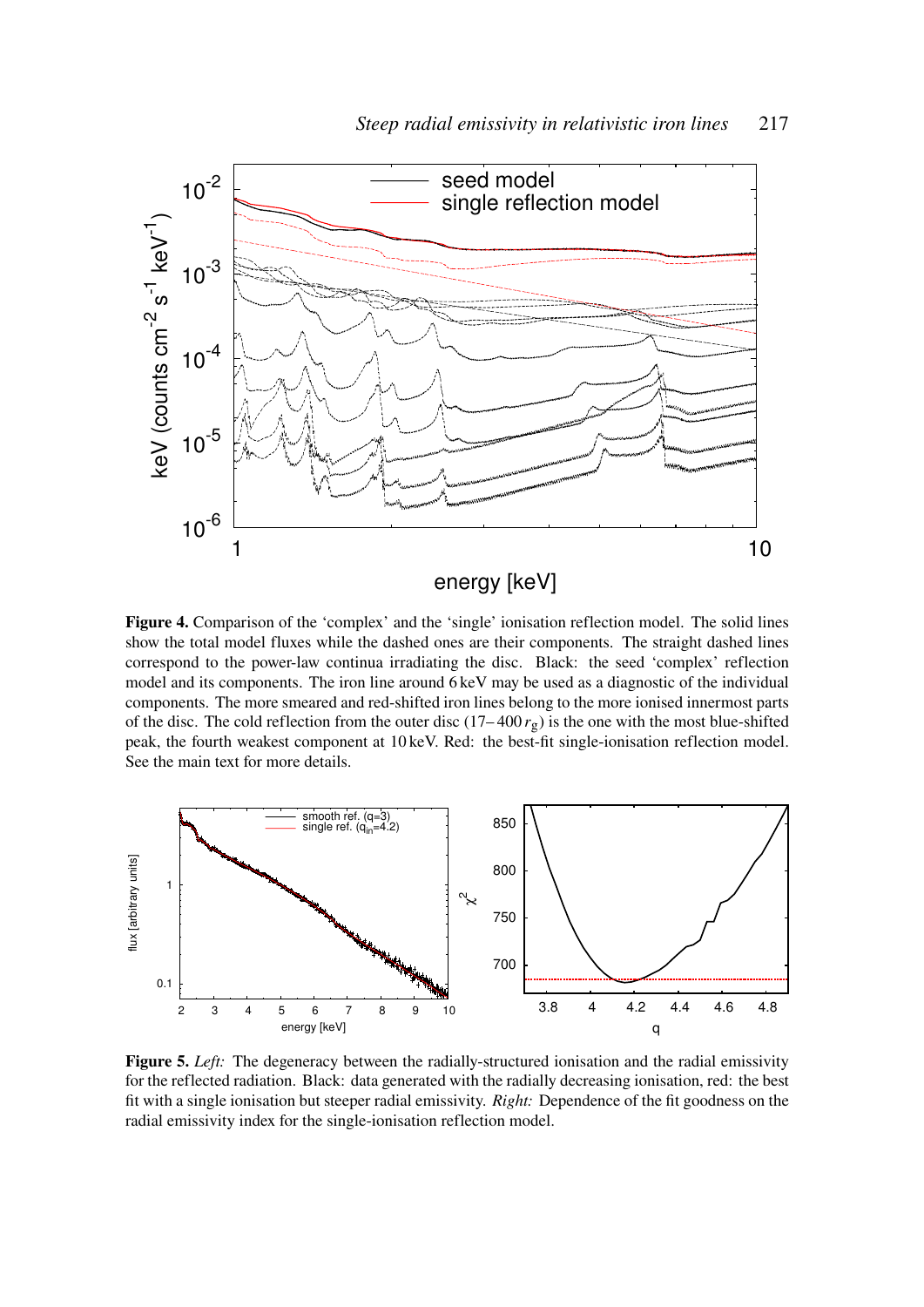$q = 3$ , was adopted for the radial emissivity index. For the reflection components, we used solar iron abundances and normalisation  $K_R = 10^{-5}$ , fixed to the same value for each component.

We generated the data by this model in the same way as described in Section 2. Then we fit the data in the 2–10 keV energy range with a model consisting of only a power-law continuum and a single reflection component with a broken power-law radial emissivity. The photon index, the inner radial emissivity index, the break radius, the ionisation and the normalisations were the only parameters which were allowed to vary during the fitting procedure. The best-fit values and the errors are summarised in Table 2. A significant steepening of the radial emissivity occurs already for a relatively small ionisation gradient. The highest value of the radial emissivity index,  $q \approx 5.5$ , was found for  $\xi_{\text{in}} = 150$ ergs·cm s<sup>-1</sup>. The dependence of the fit goodness and the contours between the radial emissivity and the break radius are shown in Fig. 3 for this case, and in the Appendix (Figs. 9–14) for the other parameters.

For larger values than  $\xi_{\text{in}} \approx 200$ , the ionisation component becomes much more significant than the cold reflection, dominates in the total spectrum, and the interplay between the ionised and the cold component vanishes. This is due to the fact that the efficiency of the reflection from the ionised surface is much higher (Ross and Fabian, 2005). Table 2 also shows the goodness of the best fit. The resulting  $\chi^2$ -values increase with the larger ionisation gradient in the simulated data. This suggests that the radially structured ionisation cannot be simply modelled in the 2–10 keV energy range by a single-ionisation component with the broken power-law radial emissivity and with the assumption of the existence of the outer disc ( $r_{\text{out}} = 400 r_{\text{g}}$ ) where the radial emissivity decreases as  $r^{-3}$ .

Rather surprising result is that the best-fit value of the single ionisation parameter has always a lower value than the default one for the outer-disc ionisation. Also, the value of the break radius of the radial emissivity is in all the fits higher than the value of the boundary radius used in the simulations.

#### 5.2 Smooth decrease of ionisation

The previous analysis showed that ionisation gradient plays an important role in the total shape of the reflection spectra. Further, we considered a rather smooth radial decrease of the disc ionisation. We used 10 regions with decreasing ionisation: 200, 170, 140, 110, 80, 50, 30, 20, 15, 10 ergs⋅cm s<sup>-1</sup>, with the boundaries at the radii: 3, 4, 5, 7, 9, 11, 13, 15, 17  $r_g$ , respectively. The other parameters were the same as before. We call this model as a "complex" reflection model, and it is plotted in the 1–10 keV energy range in Fig. 4.

The data were generated by this model in the same way as described in Section 2, and then fitted in the 2–10 keV energy range with a model consisting of only a power-law continuum and a single reflection component with a broken power-law radial emissivity. The photon index, the inner radial emissivity index, the break radius, the ionisation and the normalisations were the only parameters which were allowed to vary during the fitting procedure. The best-fit model is compared to the seed model in Fig. 4.

Figure 5 (left panel) shows how well the single-reflection model suits to the data in the 2–10 keV energy range. This clearly reveals the degeneracy between the radially-structured ionisation and the radial emissivity of the re-processed radiation smeared by the relativistic effects. The radial emissivity index is required to be significantly steeper in the single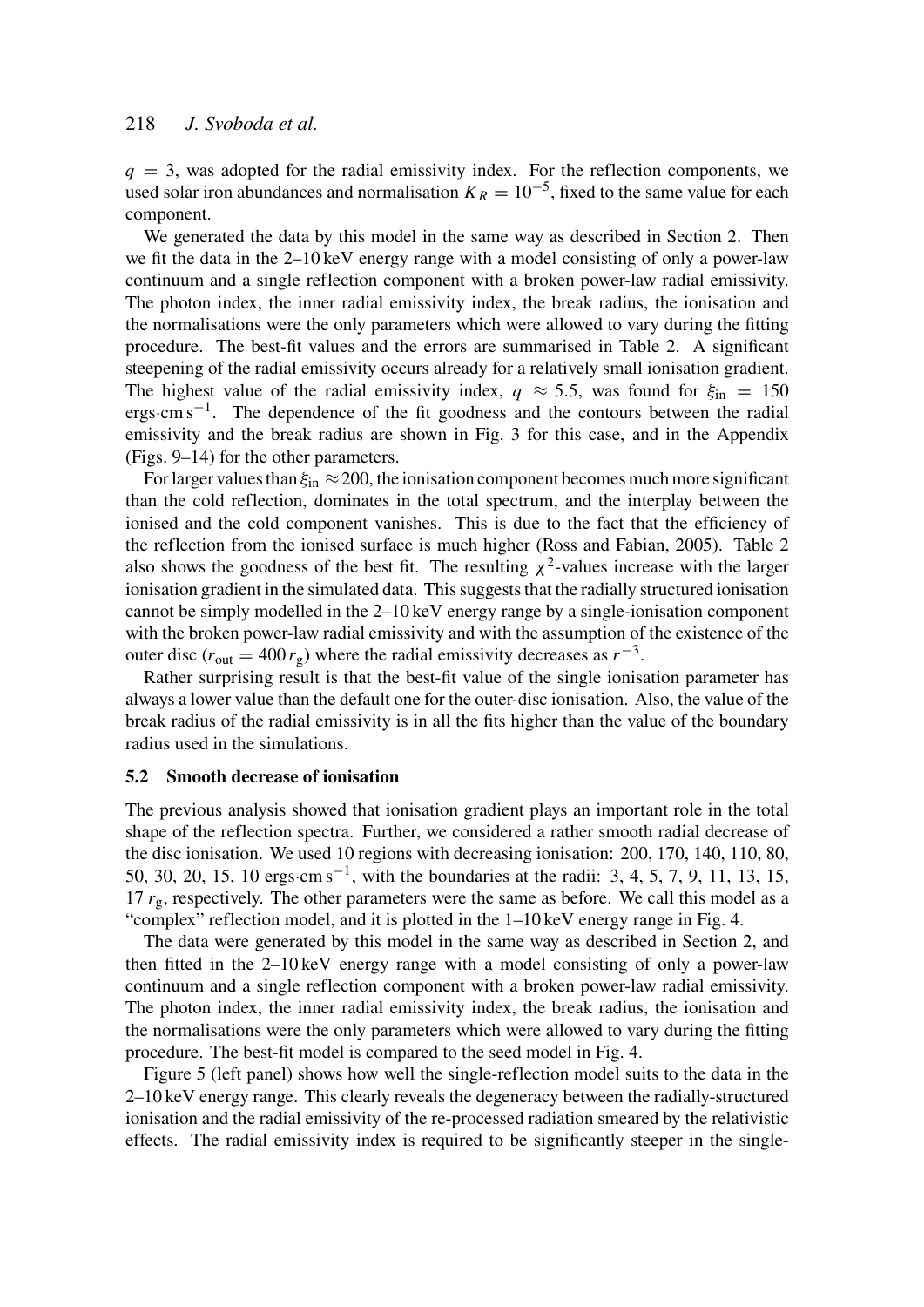reflection model,  $q \geq 4$ , whereas with the standard value,  $q = 3$ , the fit gives high  $\chi^2/\nu \approx 3.1$ . See also the right panel of Fig. 5. The best-fit parameters are summarised in Table 3. In addition to the steepening of the radial emissivity, the photon index of the primary power-law was found to be significantly larger. It changed from the value  $\Gamma = 1.9$ to  $\Gamma = 2.1$ . This softening of the primary power-law is due to the different slope of the ionised reflection continuum.

#### 6 DISCUSSION

We addressed steep radial emissivities recently detected in the reflection components of the X-ray spectra of active galaxies and black-hole binaries. We investigated some possible explanations. To this end, we performed several simulations to reveal the degeneracies of the radial emissivity with other parameters and intrinsic assumptions of the relativistic reflection model.

#### 6.1 Lamp-post scenario

The steep radial emissivity may be related to the properties of the disc-illuminating corona as suggested before by Wilms et al. (2001). The geometry of the emitting region certainly plays a significant role. A very centrally localised source at a low height above the black hole horizon would irradiate the disc mainly in its central region. The illumination in this area is greatly enhanced due to the gravitational light-bending effect (Miniutti and Fabian, 2004; Wilkins and Fabian, 2011, Dovčiak et al., in prep.).

To achieve steep radial emissivity, which is assumed to be proportional to the illumination, the source must be sufficiently close to the black hole. However, in this case the primary emission has to be extremely bright because only a small fraction would overcome the strong gravitational pull of the black hole and reach the observer (see Fig. 2 in Dovčiak et al., 2011). The importance of these effects drops quickly with the height. Already at heights  $h \gtrsim 3 r_{\rm g}$  the radial emissivity profile is similar to the simple power-law with the standard value  $(q = 3)$ . For even larger heights, the irradiation profile is more complicated (see Fig. 3 and 4 in Dovčiak et al., 2011). It decreases steeply only very close to the black-hole horizon, then becomes rather flat  $(q < 3)$  still in the inner parts of the disc and finally reaches the standard value far from the centre.

Although this effect may steepen the radial emissivity significantly, a very large value,  $q \approx 7$ , as observed by Fabian et al. (2009); Wilkins and Fabian (2011) has not been reached in our calculations (Dovčiak et al., in prep.) even when the height was set very close to the black hole. We therefore proposed additional explanation.

#### 6.2 Angular directionality

For the angular emissivity, the limb darkening law is frequently used. Several simulations, however, suggest that the directionality is opposite to limb darkening (see e.g. Różańska et al., 2011 and references therein). The emission angle in the innermost region of the disc is always very high due to the strong aberration. The flux contribution from this region is therefore underestimated by models with limb darkening if the angular emissivity is indeed different. This effect could lead to an approximately 20 % overestimation of the spin or the inner radial emissivity parameter. Svoboda et al. (2009) re-analysed the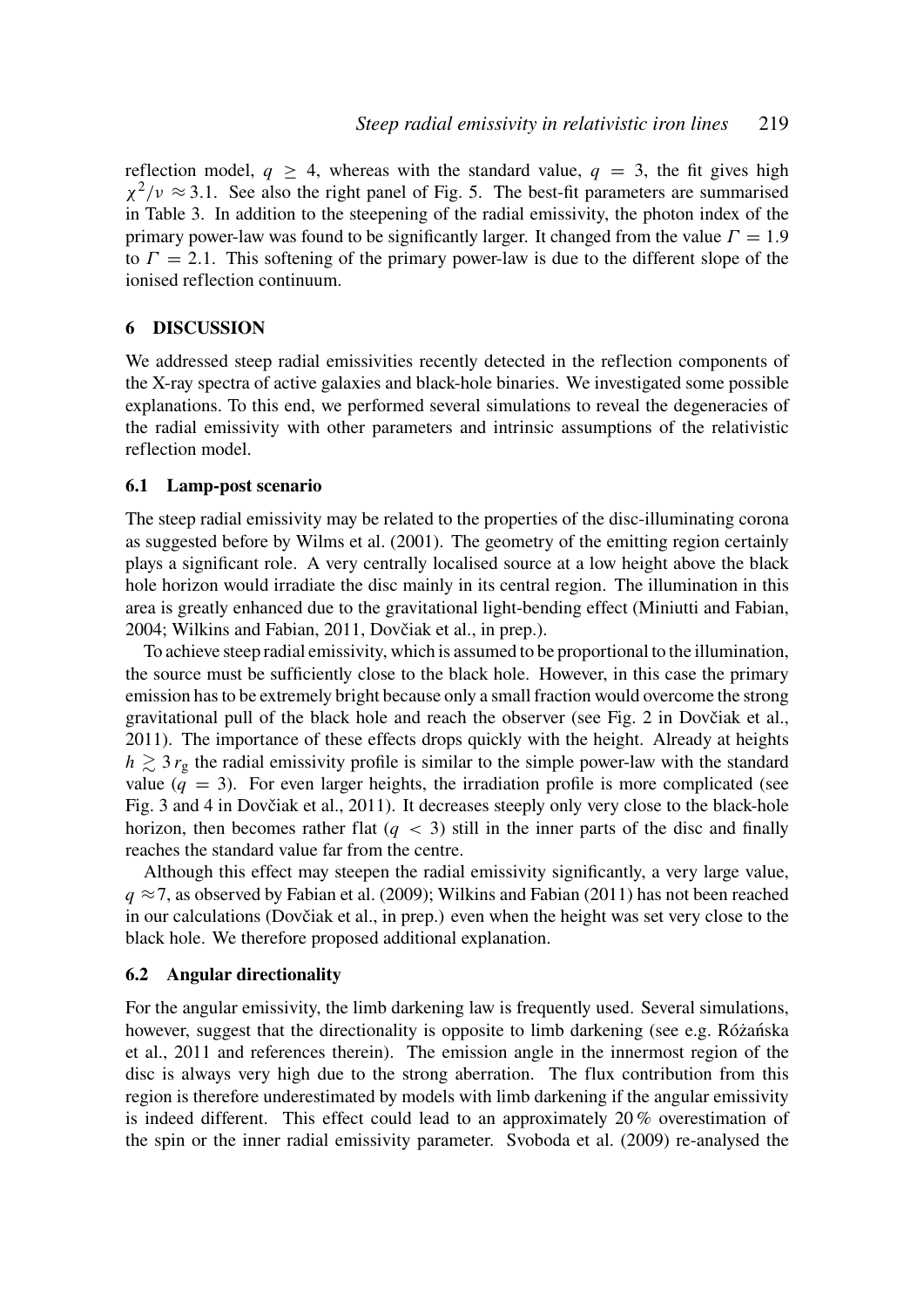XMM-Newton observation of MCG -6-30-15 and showed that the radial emissivity might be a more sensitive parameter to the angular directionality than the spin. This is especially true when the spin value itself is very high (close to one).

# 6.3 Radially structured ionisation

We also discussed the impact of the probable radial dependence of the disc surface ionisation. The disc illumination by corona is commonly assumed to be stronger in the innermost regions. Therefore, we simply assumed that the ionisation is higher at the innermost region as well, and decreases with the radius. We have not considered other aspects which affect the ionisation structure of the disc such as the density profile, vertical structure, and thermal processes (the last one especially relevant for the stellar-mass black hole binaries). With our simple assumption, we performed several tests with the simulated data using different initial values of the model parameters.

The broad iron-line profile is formed by two competing effects – the ionisation that shifts the rest energy of the line to higher values and the gravitational redshift with the opposite impact. The latter effect prevails sufficiently close to the black hole, and so the line is still shifted downwards from the rest neutral iron line energy in the more ionised central regions. The contribution to the reflection spectral component is higher from the more ionised part of the disc, which is located closer to the centre. Thus, ionisation contributes to the red wing of the broad relativistic line, as limb brightening and steep radial emissivity do. Consequently, when a simplified model with a single ionisation is used for fitting the data it may lead to an underestimation of the flux from the innermost regions.

In the presented analysis, we used an assumption of the fixed normalisations between the individual REFLIONX components. The ionisation parameter is defined there as  $\xi =$  $4\pi F_{\text{inc}}/n_{\text{H}}$ , where  $F_{\text{inc}}$  is the incident flux, and  $n_{\text{H}}$  is the hydrogen number density. This means that the higher ionisation parameter implies larger incident flux and consequently, also the more intense reflected flux. The mutual dependence between the irradiating flux and the ionisation parameter can be intuitively expected. However, a simple proportionality will have to be eventually replaced by a more complicated relation taking into account the actual solution of the radiation reprocessing of the incident flux in the disc medium as well as the effects of general relativity.

The contribution from the ionised reflection is thus larger for a given value of the normalisation. The higher radial emissivity parameter, *q*, found in the fitting by the singlereflection model is partly due to higher ionising incident flux and partly due to a different shape of the ionised reflection component. As a next step, we intend to fix the normalisation factors in a self-consistent way with the assumed incident flux that decreases smoothly with the radius. We also plan to take the radial dependence of the density into account in the forthcoming analysis.

#### 7 CONCLUSIONS

The very steep radial emissivity of the disc reflection, which has been recently detected in the X-ray spectra of active galactic nuclei and black hole binaries, may be explained by geometrical properties of the disc-illuminating corona, by radially structured ionisation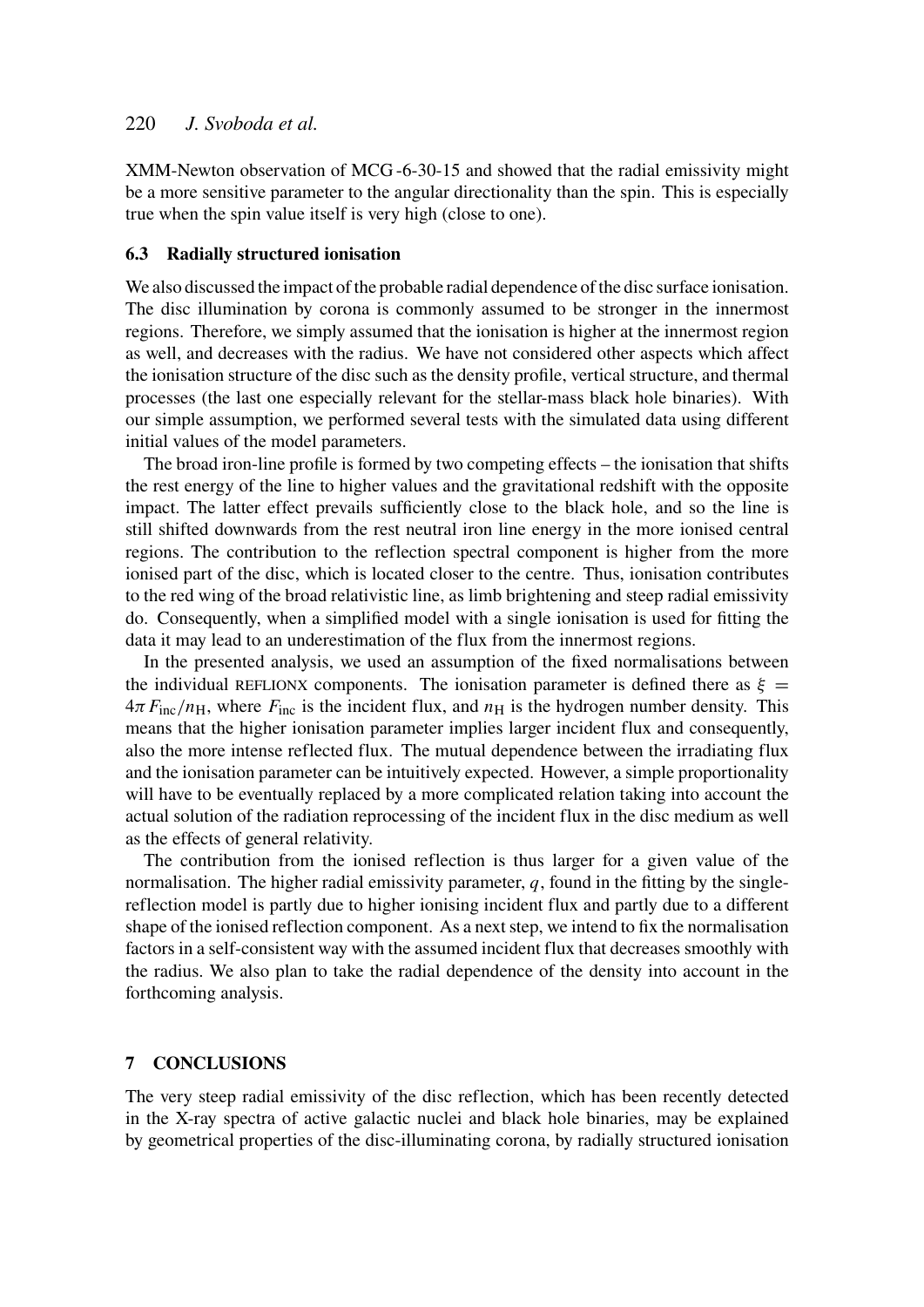and/or by use of an improper model assumption about the angular directionality. The first puts rather extreme requirements on the corona. It needs to be very bright and occur at a very low height above the black hole. We realised that the radial decrease of the disc ionisation may account for the radial-emissivity steepness equally well as the assumption of the centrally localised corona. If the ionisation decreases with growing distance from the black hole, the contribution from the innermost region is enhanced due to the larger reflection efficiency. The reported very high values for the radial emissivity in several sources, like  $q \approx 7$ , suggest that all of the discussed effects may take part together. Due to degeneracy it is difficult to distinguish among these effects from the spectral analysis of real data, and therefore, more theoretical attempts to constrain the disc-corona interactions are desirable. Development of a model with the self-consistent calculations of the disc surface ionisation that would depend on the irradiation intensity should be the next step in this research.

#### ACKNOWLEDGEMENTS

The present work was supported by the Czech Grant GAČR 14-20970P and the EU 7th Framework Programme No. 312789 "StrongGravity". JS thanks Prashin Jethwa for useful comments and also some language corrections.

#### **REFERENCES**

- Arnaud, K. A. (1996), XSPEC: The First Ten Years, in G. H. Jacoby and J. Barnes, editors, *Astronomical Data Analysis Software and Systems V*, volume 101 of *Astronomical Society of the Pacific Conference Series*, p. 17.
- Ballantyne, D. R., McDuffie, J. R. and Rusin, J. S. (2011), A Correlation between the Ionization State of the Inner Accretion Disk and the Eddington Ratio of Active Galactic Nuclei, *Astrophys. J.*, 734, 112.
- Ballantyne, D. R., Ross, R. R. and Fabian, A. C. (2001), X-ray reflection by photoionized accretion discs, *Monthly Notices Roy. Astronom. Soc.*, 327, pp. 10–22, arXiv: astro-ph/0102040.
- Beckwith, K. and Done, C. (2004), Iron line profiles in strong gravity, *Monthly Notices Roy. Astronom. Soc.*, 352, pp. 353–362, arXiv: astro-ph/0402199.
- Bhayani, S. and Nandra, K. (2011), On the apparent absence of broad iron lines in Seyfert galaxies, *Monthly Notices Roy. Astronom. Soc.*, 416, pp. 629–636.
- Blandford, R. D. and Znajek, R. L. (1977), Electromagnetic extraction of energy from Kerr black holes, *Monthly Notices Roy. Astronom. Soc.*, 179, pp. 433–456.
- Brenneman, L. W., Elvis, M., Krongold, Y., Liu, Y. and Mathur, S. (2012), NGC 5548: Lack of a Broad Fe Kα Line and Constraints on the Location of the Hard X-Ray Source, *Astrophys. J.*, 744, 13, arXiv: 1109.4651.
- Brenneman, L. W. and Reynolds, C. S. (2006), Constraining Black Hole Spin via X-Ray Spectroscopy, *Astrophys. J.*, 652, pp. 1028–1043, arXiv: astro-ph/0608502.
- Czerny, B. and Goosmann, R. (2004), Flare-induced fountains and buried flares in AGN, *Astronomy and Astrophysics*, 428, pp. 353–363, arXiv: astro-ph/0408472.
- Dauser, T., Svoboda, J., Schartel, N., Wilms, J., Dovčiak, M., Ehle, M., Karas, V., Santos-Lleó, M. and Marshall, H. L. (2012), Spectral analysis of 1h 0707-495 with xmm-newton, *Monthly Notices Roy. Astronom. Soc.*, 422(3), pp. 1914–1921.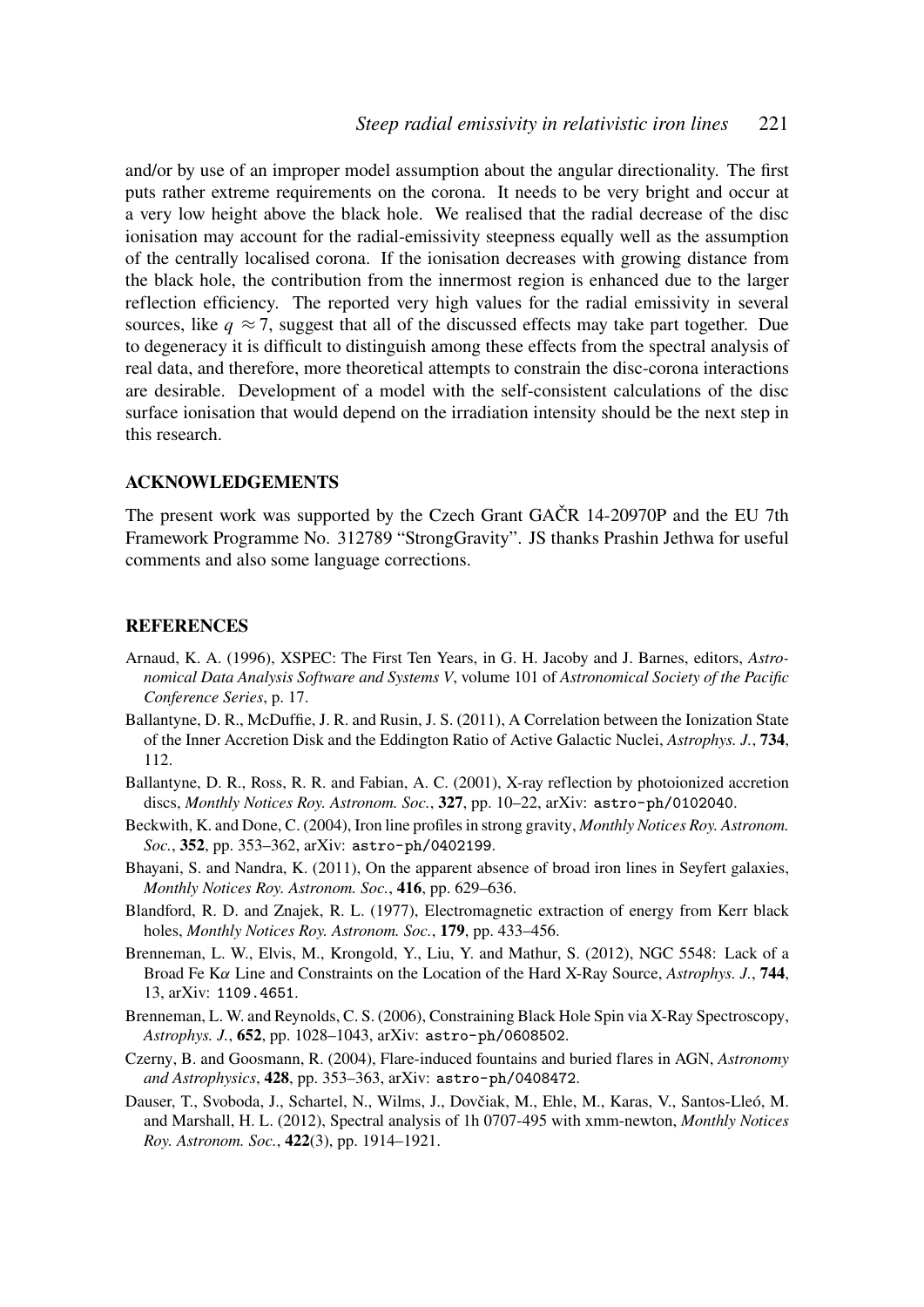- Dovciak, M. (2004), *Radiation of Accretion Discs in Strong Gravity*, Ph.D. thesis, PhD Thesis, 2004, arXiv: arXiv:astro-ph/0411605.
- Dovčiak, M., Karas, V. and Yaqoob, T. (2004), An Extended Scheme for Fitting X-Ray Data with Accretion Disk Spectra in the Strong Gravity Regime, *Astrophys. J. Suppl.*, 153, pp. 205–221, arXiv: astro-ph/0403541.
- Dovčiak, M., Muleri, F., Goosmann, R. W., Karas, V. and Matt, G. (2011), Light-bending Scenario for Accreting Black Holes in X-ray Polarimetry, *Astrophys. J.*, 731, 75, arXiv: 1102.4247.
- Dumont, A.-M., Abrassart, A. and Collin, S. (2000), A code for optically thick and hot photoionized media, *Astronomy and Astrophysics*, 357, pp. 823–838, arXiv: astro-ph/0003220.
- Fabian, A. C., Vaughan, S., Nandra, K., Iwasawa, K., Ballantyne, D. R., Lee, J. C., De Rosa, A., Turner, A. and Young, A. J. (2002), A long hard look at MCG-6-30-15 with XMM-Newton, *Monthly Notices Roy. Astronom. Soc.*, 335, pp. L1–L5, arXiv: astro-ph/0206095.
- Fabian, A. C., Zoghbi, A., Ross, R. R., Uttley, P., Gallo, L. C., Brandt, W. N., Blustin, A. J., Boller, T., Caballero-Garcia, M. D., Larsson, J., Miller, J. M., Miniutti, G., Ponti, G., Reis, R. C., Reynolds, C. S., Tanaka, Y. and Young, A. J. (2009), Broad line emission from iron K- and L-shell transitions in the active galaxy 1H0707-495, *Nature*, 459, pp. 540–542.
- George, I. M. and Fabian, A. C. (1991), X-ray reflection from cold matter in active galactic nuclei and X-ray binaries, *Monthly Notices Roy. Astronom. Soc.*, 249, pp. 352–367.
- Ghisellini, G., Haardt, F. and Matt, G. (1994), The Contribution of the Obscuring Torus to the X-Ray Spectrum of Seyfert Galaxies – a Test for the Unification Model, *Monthly Notices Roy. Astronom. Soc.*, 267, p. 743, arXiv: astro-ph/9401044.
- Goosmann, R. W., Czerny, B., Mouchet, M., Karas, V., Dovčiak, M., Ponti, G. and Różańska, A. (2006), Magnetic flares in Active Galactic Nuclei: modeling the iron Kα line, *Astronomische Nachrichten*, 327, pp. 977–980, arXiv: astro-ph/0611020.
- Goosmann, R. W., Mouchet, M., Czerny, B., Dovčiak, M., Karas, V., Różańska, A. and Dumont, A.-M. (2007), Iron lines from transient and persisting hot spots on AGN accretion disks, *Astronomy and Astrophysics*, 475, pp. 155–168, arXiv: 0709.1356.
- Haardt, F. (1993), Anisotropic Comptonization in thermal plasmas Spectral distribution in planeparallel geometry, *Astrophys. J.*, 413, pp. 680–693.
- Haardt, F. and Maraschi, L. (1991), A two-phase model for the X-ray emission from Seyfert galaxies, *Astronomy and Astrophysics Lett.*, 380, pp. L51–L54.
- Kawanaka, N., Mineshige, S. and Iwasawa, K. (2005), Iron Fluorescent Line Emission from Black Hole Accretion Disks with Magnetic Reconnection-heated Corona, *Astrophys. J.*, 635, pp. 167–172, arXiv: astro-ph/0508507.
- Laor, A. (1991), Line profiles from a disk around a rotating black hole, *Astrophys. J.*, 376, pp. 90–94.
- Martocchia, A., Karas, V. and Matt, G. (2000), Effects of Kerr space-time on spectral features from X-ray illuminated accretion discs, *Monthly Notices Roy. Astronom. Soc.*, 312, pp. 817–826, arXiv: astro-ph/9910562.
- Martocchia, A., Matt, G. and Karas, V. (2002), On the origin of the broad, relativistic iron line of MCG-6-30-15 observed by XMM-Newton, *Astronomy and Astrophysics*, 383, pp. L23–L26.
- Matt, G., Fabian, A. C. and Ross, R. R. (1993), Iron K-alpha lines from X-ray photoionized accretion discs, *Monthly Notices Roy. Astronom. Soc.*, 262, pp. 179–186.
- Matt, G., Perola, G. C. and Piro, L. (1991), The iron line and high energy bump as X-ray signatures of cold matter in Seyfert 1 galaxies, *Astronomy and Astrophysics*, 247, pp. 25–34.
- Merloni, A., Heinz, S. and di Matteo, T. (2003), A Fundamental Plane of black hole activity, *Monthly Notices Roy. Astronom. Soc.*, 345, pp. 1057–1076, arXiv: astro-ph/0305261.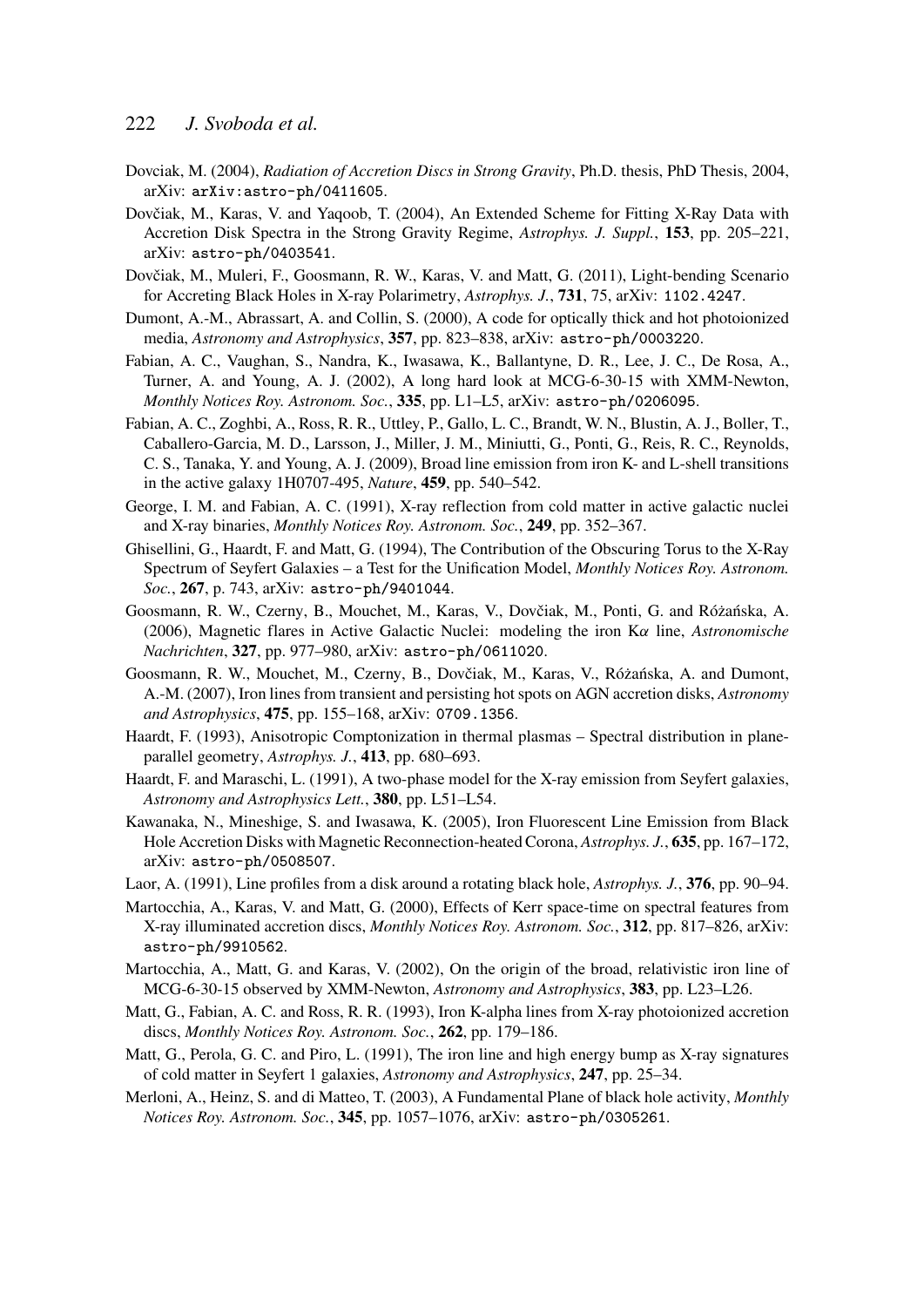- Miller, J. M. (2007), Relativistic X-Ray Lines from the Inner Accretion Disks Around Black Holes, *Annual Review of Astronomy & Astrophysics*, 45, pp. 441–479, arXiv: 0705.0540.
- Miniutti, G. and Fabian, A. C. (2004), A light bending model for the X-ray temporal and spectral properties of accreting black holes, *Monthly Notices Roy. Astronom. Soc.*, 349, pp. 1435–1448, arXiv: astro-ph/0309064.
- Miniutti, G., Fabian, A. C., Anabuki, N., Crummy, J., Fukazawa, Y., Gallo, L., Haba, Y., Hayashida, K., Holt, S., Kunieda, H., Larsson, J., Markowitz, A., Matsumoto, C., Ohno, M., Reeves, J. N., Takahashi, T., Tanaka, Y., Terashima, Y., Torii, K., Ueda, Y., Ushio, M., Watanabe, S., Yamauchi, M. and Yaqoob, T. (2007), Suzaku Observations of the Hard X-Ray Variability of MCG -6-30-15: the Effects of Strong Gravity around a Kerr Black Hole, *Publications of the Astronomical Society of Japan*, 59, pp. 315–325, arXiv: astro-ph/0609521.
- Miniutti, G., Fabian, A. C., Goyder, R. and Lasenby, A. N. (2003), The lack of variability of the iron line in MCG-6-30-15: general relativistic effects, *Monthly Notices Roy. Astronom. Soc.*, 344, pp. L22–L26, arXiv: astro-ph/0307163.
- Nandra, K. (2011), ATHENA: The Advanced Telescope for High Energy Astrophysics, in J.-U. Ness and M. Ehle, editors, *The X-ray Universe 2011*, p. 22.
- Nandra, K., O'Neill, P. M., George, I. M. and Reeves, J. N. (2007), An XMM-Newton survey of broad iron lines in Seyfert galaxies, *Monthly Notices Roy. Astronom. Soc.*, 382, pp. 194–228, arXiv: 0708.1305.
- Nayakshin, S. and Kallman, T. R. (2001), Accretion Disk Models and Their X-Ray Reflection Signatures. I. Local Spectra, *Astrophys. J.*, 546, pp. 406–418, arXiv: astro-ph/0005597.
- Novikov, I. D. and Thorne, K. S. (1973), Astrophysics of black holes., in C. Dewitt and B. S. Dewitt, editors, *Black Holes (Les Astres Occlus)*, pp. 343–450.
- Penna, R. F., McKinney, J. C., Narayan, R., Tchekhovskoy, A., Shafee, R. and McClintock, J. E. (2010), Simulations of magnetized discs around black holes: effects of black hole spin, disc thickness and magnetic field geometry, *Monthly Notices Roy. Astronom. Soc.*, 408, pp. 752–782, arXiv: 1003.0966.
- Ponti, G., Gallo, L. C., Fabian, A. C., Miniutti, G., Zoghbi, A., Uttley, P., Ross, R. R., Vasudevan, R. V., Tanaka, Y. and Brandt, W. N. (2010), Relativistic disc reflection in the extreme NLS1 IRAS13224-3809, *Monthly Notices Roy. Astronom. Soc.*, 406, pp. 2591–2604, arXiv: 0911.1003.
- Reynolds, C. S., Brenneman, L. W., Wilms, J. and Kaiser, M. E. (2004), Iron line spectroscopy of NGC 4593 with XMM-Newton: where is the black hole accretion disc?, *Monthly Notices Roy. Astronom. Soc.*, 352, pp. 205–210, arXiv: astro-ph/0404187.
- Reynolds, C. S. and Nowak, M. A. (2003), Fluorescent iron lines as a probe of astrophysical black hole systems, *Physics Reports*, 377, pp. 389–466, arXiv: astro-ph/0212065.
- Ross, R. R. and Fabian, A. C. (2005), A comprehensive range of X-ray ionized-reflection models, *Monthly Notices Roy. Astronom. Soc.*, 358, pp. 211–216, arXiv: astro-ph/0501116.
- Różańska, A., Dumont, A.-M., Czerny, B. and Collin, S. (2002). The structure and radiation spectra of illuminated accretion discs in active galactic nuclei - I. Moderate illumination, *Monthly Notices Roy. Astronom. Soc.*, 332, pp. 799–813, arXiv: astro-ph/0202069.
- Różańska, A., Madej, J., Konorski, P. and SaDowski, A. (2011), Iron lines in model disk spectra of Galactic black hole binaries, *Astronomy and Astrophysics*, 527, A47, arXiv: 1011.2061.
- Shakura, N. I. and Sunyaev, R. A. (1973), Black holes in binary systems. Observational appearance., *Astronomy and Astrophysics*, 24, pp. 337–355.
- Svoboda, J., Dovčiak, M., Goosmann, R. and Karas, V. (2009), Role of emission angular directionality in spin determination of accreting black holes with a broad iron line, *Astronomy and Astrophysics*, 507, pp. 1–17, arXiv: 0908.2387.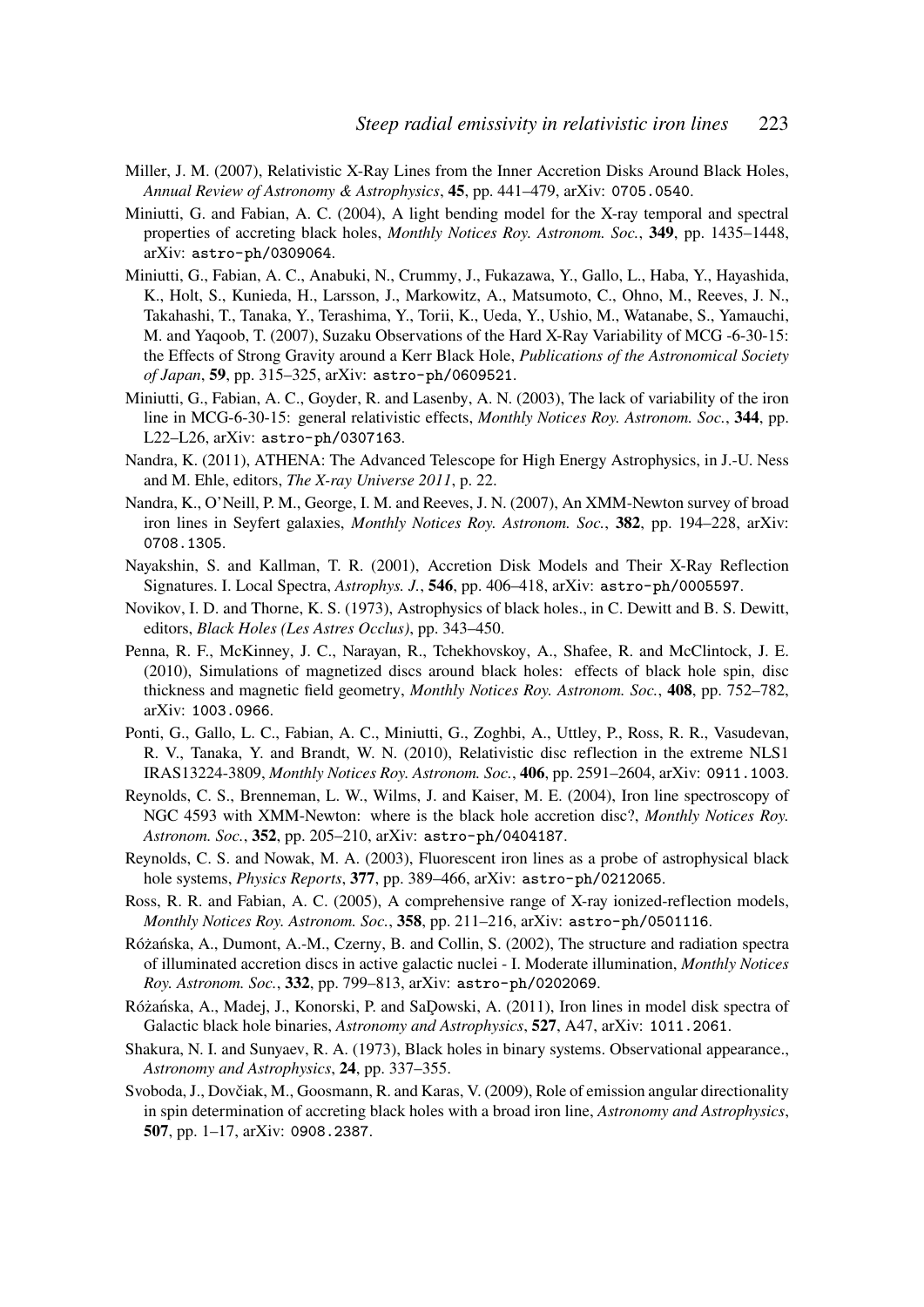- Svoboda, J., Guainazzi, M. and Karas, V. (2010), Warm absorber and truncated accretion disc in IRAS 05078+1626, *Astronomy and Astrophysics*, 512, A62, arXiv: 0912.5165.
- Vaughan, S. and Fabian, A. C. (2004), A long hard look at MCG-6-30-15 with XMM-Newton- II. Detailed EPIC analysis and modelling, *Monthly Notices Roy. Astronom. Soc.*, 348, pp. 1415–1438, arXiv: astro-ph/0311473.
- Wilkins, D. R. and Fabian, A. C. (2011), Determination of the X-ray reflection emissivity profile of 1H 0707-495, *Monthly Notices Roy. Astronom. Soc.*, 414, pp. 1269–1277, arXiv: 1102.0433.
- Wilms, J., Reynolds, C. S., Begelman, M. C., Reeves, J., Molendi, S., Staubert, R. and Kendziorra, E. (2001), XMM-EPIC observation of MCG-6-30-15: direct evidence for the extraction of energy from a spinning black hole?, *Monthly Notices Roy. Astronom. Soc.*, 328, pp. L27–L31, arXiv: astro-ph/0110520.
- Zhou, X. L., Zhao, Y. H. and Soria, R. (2011), Ionization structure and Fe K $\alpha$  energy for irradiated accretion discs, *Monthly Notices Roy. Astronom. Soc.*, 413, pp. L61–L65, arXiv: 1102.3327.
- Zoghbi, A., Fabian, A. C., Uttley, P., Miniutti, G., Gallo, L. C., Reynolds, C. S., Miller, J. M. and Ponti, G. (2010), Broad iron L line and X-ray reverberation in 1H0707-495, *Monthly Notices Roy. Astronom. Soc.*, 401, pp. 2419–2432, arXiv: 0910.0367.
- Zycki, P. T. and Czerny, B. (1994), The Iron K-Alpha Line from a Partially Ionized Reflecting Medium in an Active Galactic Nucleus, *Monthly Notices Roy. Astronom. Soc.*, 266, p. 653.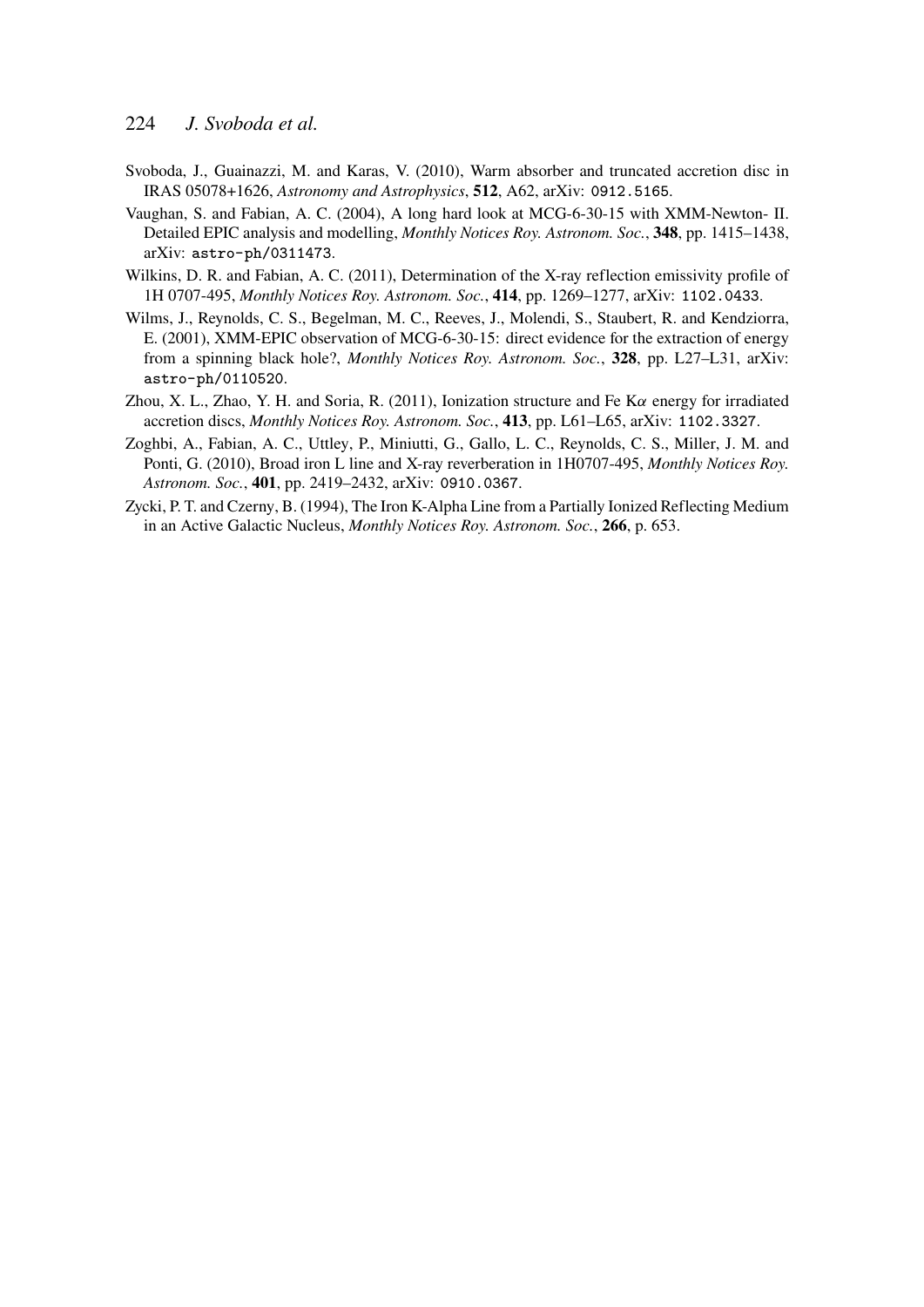

# APPENDIX

Figure 6. The same as in Fig. 1 and 2 but for the height  $h = 3 r_g$ .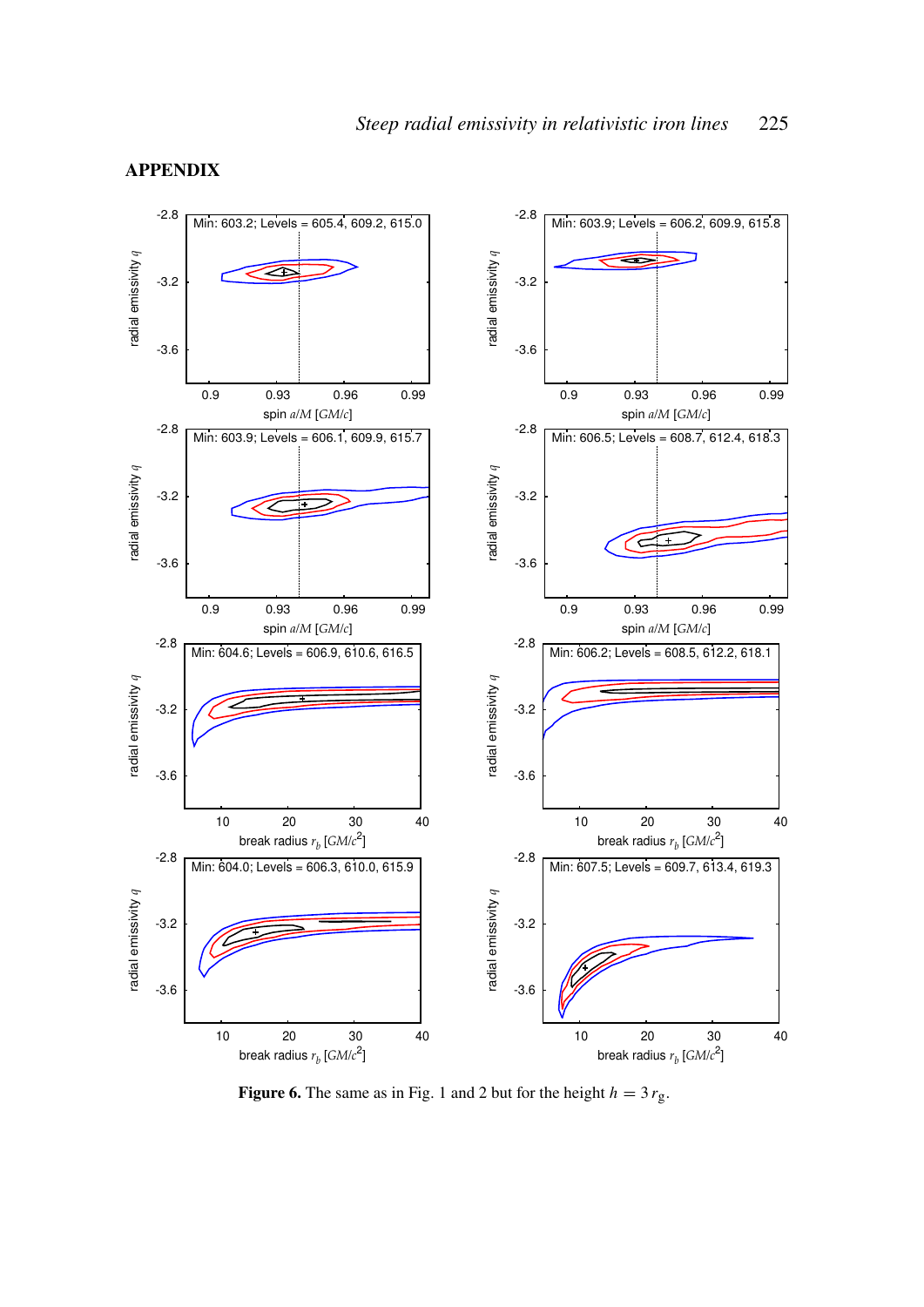

Figure 7. The same as in Fig. 1 and 2 ( $h = 1.5 r_g$ ) but for inclination 70 deg.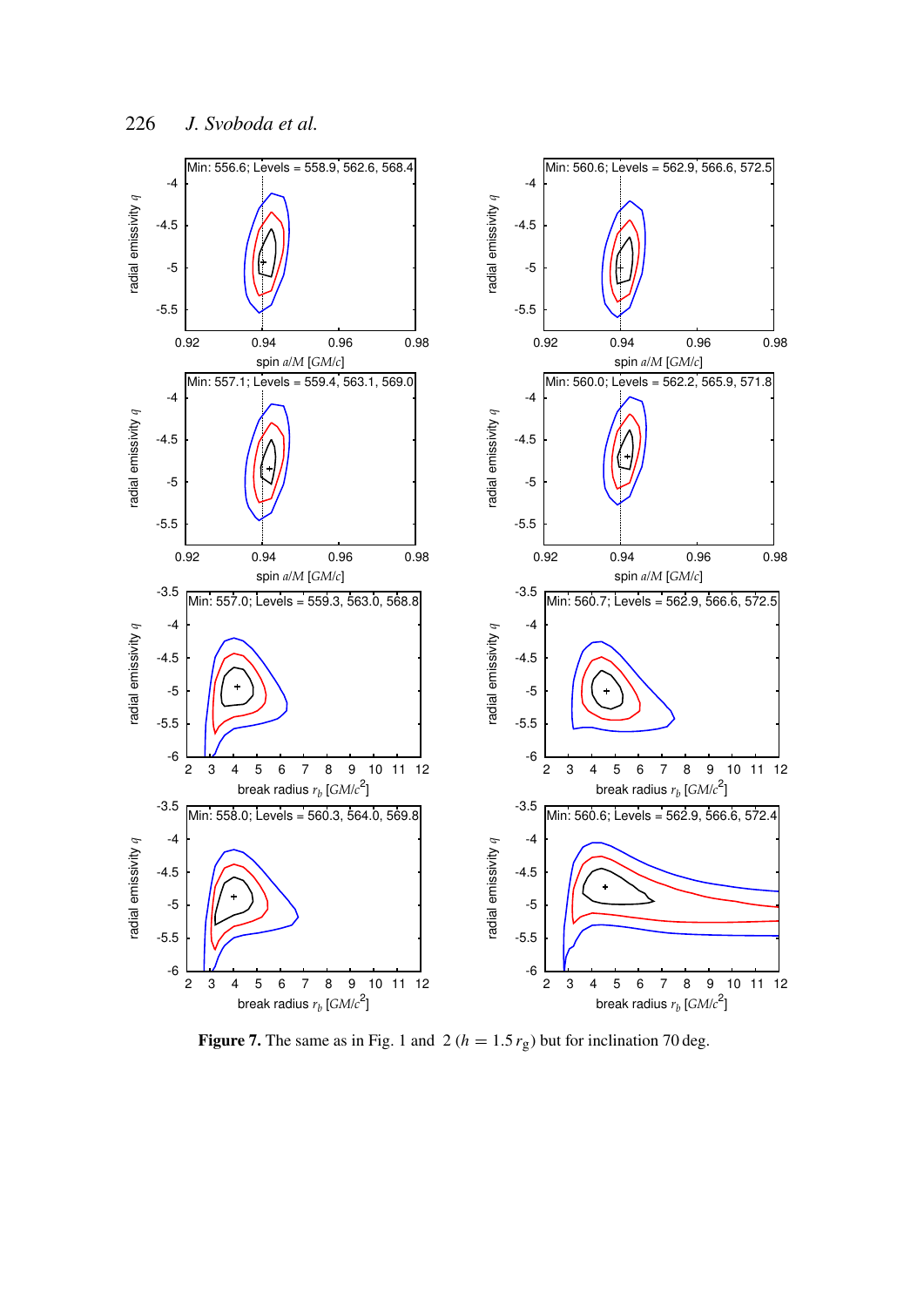

Figure 8. The same as in Fig. 6 ( $h = 3 r_g$ ) but for inclination 70 deg.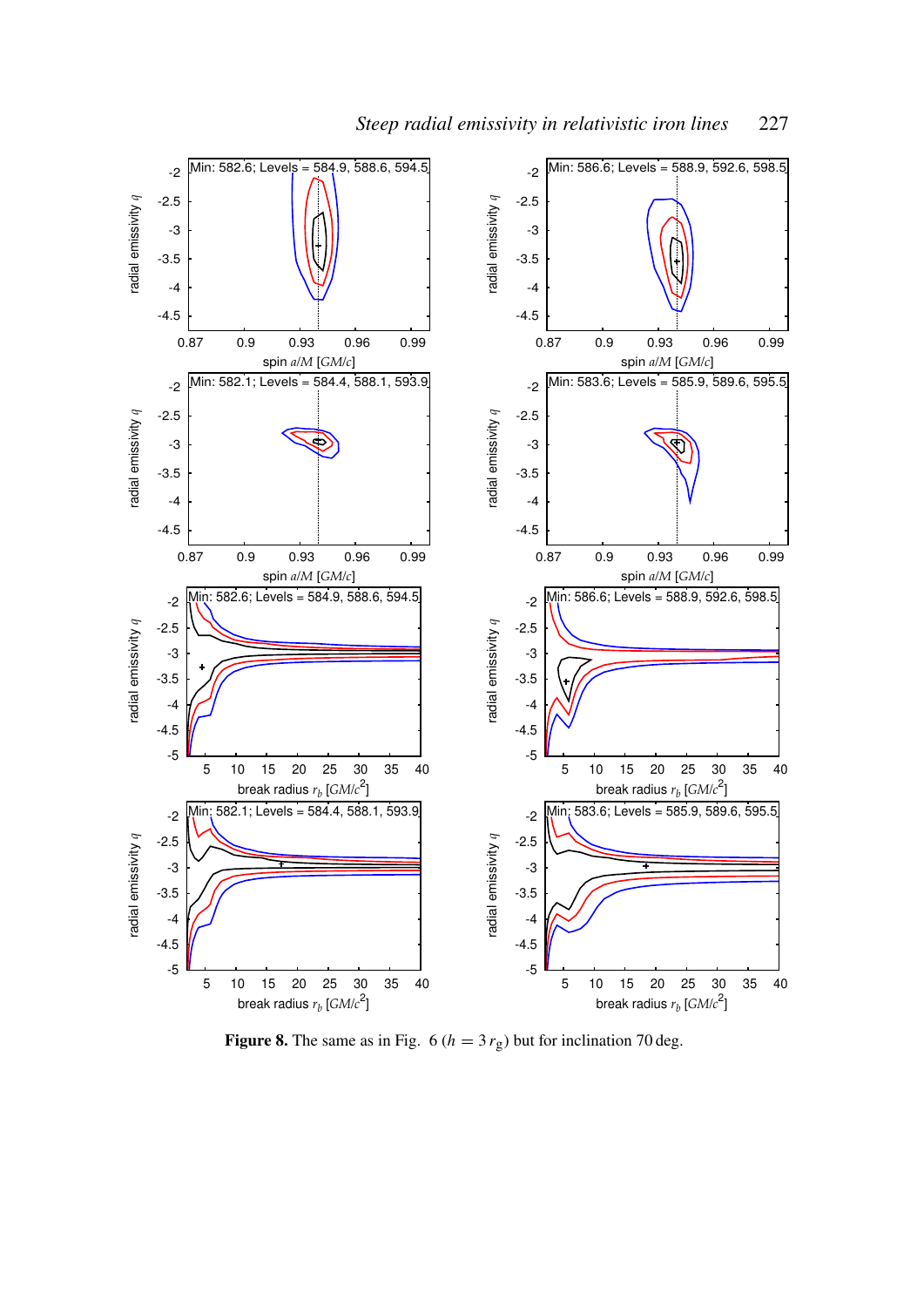

Figure 9. The same as in Fig. 3 but for  $\xi_{in} = 50$  and  $\xi_{out} = 30$ .



Figure 10. The same as in Fig. 3 but for  $\xi_{in} = 80$  and  $\xi_{out} = 30$ .



Figure 11. The same as in Fig. 3 but for  $\xi_{in} = 100$  and  $\xi_{out} = 30$ .